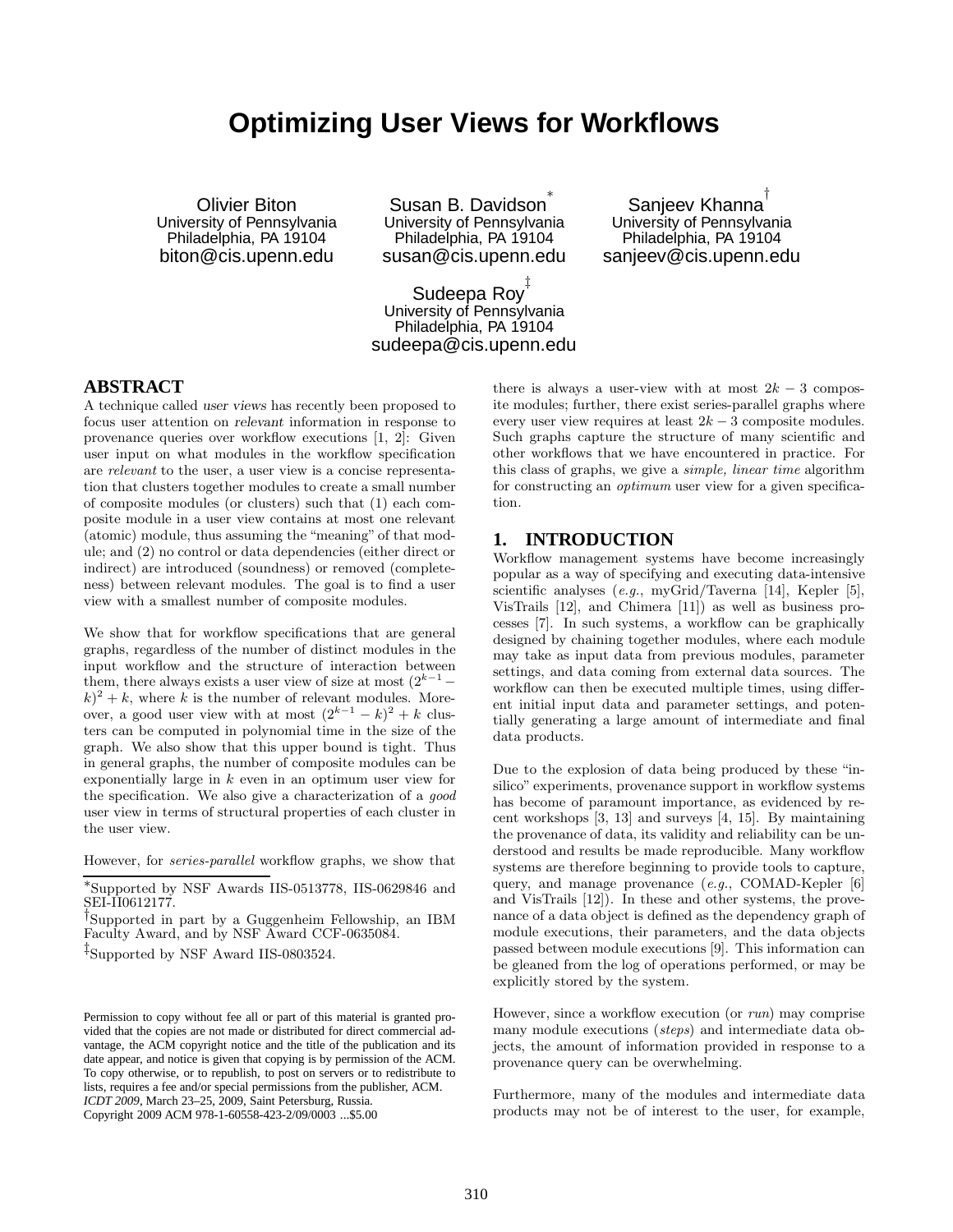modules that represent reformatting of data. Recent work (ZOOM [2]) has therefore presented a technique called "user views" for focusing user attention on provenance information that is relevant to the user. The technique takes as input a workflow specification and a set of relevant modules, and creates a set of composite modules, each of which represents a sub-workflow. The set of composite modules forms the user's view of the workflow specification, and is used to present provenance information that is relevant to the user by hiding the intermediate data and sequence of module executions within each composite module.

More formally, a *user view* is a partition of the workflow modules. It induces a higher level workflow in which nodes represent composite modules in the partition and edges are induced by dataflow between modules in different composite modules. Provenance information is seen by the user with respect to the flow of data between modules in his view. In [1, 2], views are automatically constructed given input on what modules the user finds relevant such that (1) a composite module contains at most one relevant (atomic) module, thus assuming the "meaning" of that module; (2) no data dependencies (either direct or indirect) are introduced or removed between relevant modules; and (3) the view cannot be made smaller by combining two composite modules. In this way, the meaning of the original workflow specification is preserved, and relevant provenance information is provided to the user.

As an example, consider the workflow specification in Figure 1 which represents a common task in modern biology: Phylogenomic tree construction using sequence, annotation and functional data. This workflow first accepts a set of entries selected by the user from a database and supplies them to the Split Entries module. The entries are split into sequence information, which is passed to the Align Sequences, and annotation information, which is passed to the Curate Annotations module. Additional Functional data may be extracted from a database. The annotation, alignment, and functional data are then reformatted and passed to the Construct tree module, which creates the phylogenomic tree. One user of the system may indicate that the Align Sequences and Construct tree modules are relevant, but that the formatting steps, and annotation and functional steps are not. Given this input, his user view would be constructed as  $\{C_1, C_2, C_3, C_4\}$ , where  $C_1$  and  $C_2$  are the composite modules indicated by dotted boxes. When asking about the provenance of a final tree, only the information passed between  $(C_1, C_2)$  and  $(C_2, C_3)$  would be displayed.



Figure 1: Phylogenomic workflow

However, the algorithm of [2] does not always guarantee a minimum size user view, and leaves it as an open problem as to whether there are efficient, optimal algorithms for constructing a user view given a workflow specification and a set of relevant modules. This is the problem we address in this paper.

Contributions. The goal of a *good user view* is to faithfully represent the control and data flow between relevant nodes while abstracting away information pertaining to the nonrelevant nodes. We start by formalizing the properties of a good user view. These properties enforce global constraints so that the structure of paths in the user view accurately reflects the underlying structure in the input graph.

Our first result is a characterization theorem for good user views that shows that certain local conditions on the structure of each cluster in a user view, precisely capture the global constraints on the structure of paths. This characterization theorem holds for general specification graphs, and plays a central role in the design and analysis of our algorithms for computing good user views.

Then we study the problem of constructing a minimum user view for series-parallel workflow graphs. Series-parallel workflow graphs, such as the one in Figure 1, capture the structure of many scientific workflows we have encountered in practice (see *www.myexperiment.org* for examples). Furthermore, most scientific workflow systems allow only stateless, functional behavior, and do not allow looping [10]. For this common case of workflows, we give a linear time algorithm, SP-View, to create an optimum user view given a specification and a set of  $k$  relevant modules. We also show that there is always a user view with at most  $2k-3$  composite classes, and that this bound is tight. That is, there exist directed series-parallel graphs for which any user view must have at least  $2k - 3$  composite modules. Our analysis relies on an elegant forbidden subgraph based characterization of directed series-parallel graphs, and develops several novel insights about the structure of control and data flow in these graphs.

We then again turn our attention to general workflows. While the problem of finding an optimum user view remains open for this class of workflows, we show the following, somewhat surprising result. Regardless of the number of distinct modules in the input workflow and the structure of interaction between them, there always exists a user view of size at most  $(2^{k-1}-k)^2+k$ . Moreover, we show that this upper bound is tight. We also compare the performance of the ZOOM algorithm on series-parallel workflow graphs with our algorithm, and show that SP-View has considerably better time complexity than ZOOM on this class of graphs: SP-Viewhas complexity  $O(n)$  while ZOOM has complexity  $O(n^2)$ , where n is the number of modules in the specification.

Thus, the following framework can be used for finding a good user view given a specification  $S$  and a set of relevant nodes: First, test whether  $S$  is a series parallel graph. If it is, then use SP-View to find an *optimum* good user view. If not (a rare case), then use ZOOM to find a good user view that is *optimal* in the sense that no two composite modules can be combined to create a smaller good user view.

Outline. Section 2 presents the model of workflows. Section 3 characterizes "good" user views. Section 4 presents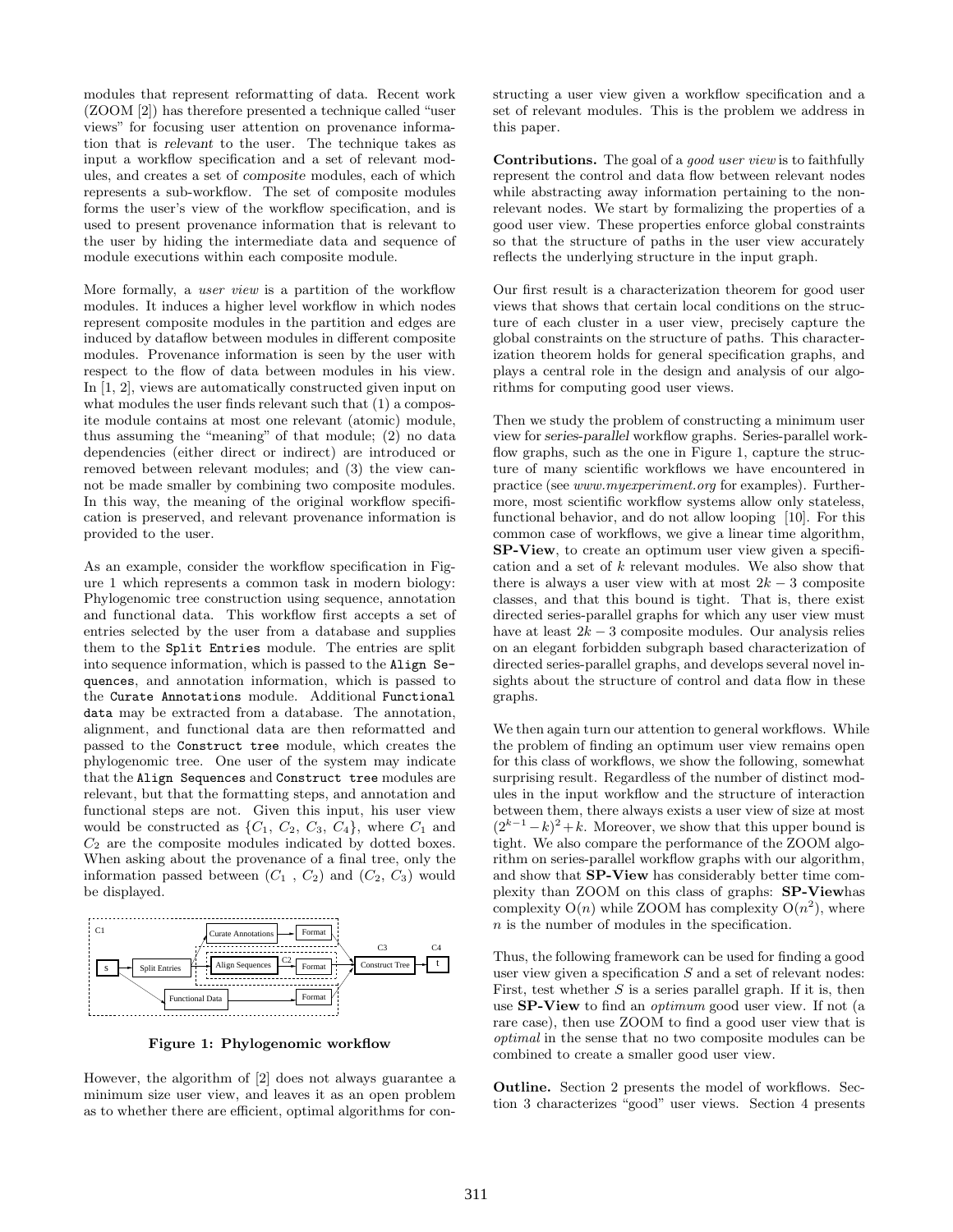a linear-time algorithm for finding an optimum (good) user view for workflows represented by series-parallel graphs. General graphs are considered in Section 5, together with an analysis of the ZOOM algorithm. Section 6 compares the performance of SP-View with ZOOM on series-parallel graphs. We conclude in Section 7.

# **2. MODEL AND DEFINITIONS**

Given a graph G, we will use  $V(G)$  and  $E(G)$  to denote the set of the vertices and the edges in G respectively.

### **2.1 Workflow Specifications**

*Definition 1.* A workflow specification (or simply a *specification*)  $(G, s, t, R)$  consists of

- a directed graph G such that each node  $v \in V(G)$ denotes a unique module in the workflow,
- a source node  $s \in V(G)$  and a sink node  $t \in V(G)$  such that s has no incoming edges,  $t$  has no outgoing edges and every node  $v \in V(G)$  lies on some  $s \leadsto t$  path in G, and
- a set  $R \subseteq V(G)$  of *relevant modules* in the workflow, where by convention,  $s, t \in R$ .

The special nodes s and t correspond to the input and the output modules in the workflow. We will use *NR* to denote the set of *non relevant* modules in the workflow (i.e. *NR*  $= V(G) \setminus R$  and k to denote size of R.

A node  $v \in V(G)$  is called an *R-node*, if  $v \in R$  and an *NR-node* if  $v \in NR$ . For any edge  $(u, v) \in E(G)$ , u is called a *predecessor* of v and v is called a *successor* of u. A predecessor u of v in G is an *R-predecessor* of v if  $u \in R$ . *NR-predecessor*, *R-successor* and *NR-successor* are defined similarly. A path p of length ≥ 1 is called an *elementary path* if no intermediate node on p is an *R*-node.

#### **2.2 Good User Views**

A user view for a workflow specification G is another directed graph  $H$  such that the nodes of  $H$  are "clusters" of nodes of G and the edges of H correspond to edges between nodes in different clusters. The formal definition is given below.

*Definition 2.* A user view for a workflow specification  $(G, s, t, R)$  is a pair  $(H, \phi)$  where H is a directed graph and  $\phi: V(G) \to V(H)$  is a homomorphism such that

- if  $(u, v) \in E(G)$  then  $(\phi(u), \phi(v)) \in E(H)$ , and conversely, if  $(C, C') \in E(H)$  then there exists  $u \in \phi^{-1}(C)$ ,  $v \in \phi^{-1}(C')$  with  $(u, v) \in E(G)$ .
- A self-loop  $(C, C), C \in V(H)$  is preserved in  $E(H)$  if and only if there exists a cycle  $\rho$  such that for each vertex u on  $\rho$ ,  $\phi(u) = C$  and there exists an *R*-node on ρ.

We will refer to a node  $C \in V(H)$  as a *composite module* or simply a *cluster*; it represents all modules  $u \in V(G)$  such that  $\phi(u) = C$ . We say an edge  $e = (u, v)$  in G is an *origin* of an edge  $e' = (C, C')$  in H (or that, e *induces* e') if  $\phi(u) = C$ and  $\phi(v) = C'$ . Note that an edge in H can have multiple origins in  $G$ ; equivalently, multiple edges in  $G$  may induce the same edge in H.

We discard any self-loop in  $H$  that does not correspond to a cycle containing an *R*-node in G. In this case we assume that all the edges  $(u, v) \in E(G)$  on cycle  $\rho$  induce the self loop. This preserves the presence of non-trivial elementary paths from an *R*-node to itself and allows the execution of a composite module containing an *R*-node r multiple times if multiple executions of the module  $r$  were possible in the original specification.

The *size* of a user view is the number of composite modules in it, that is,  $|V(H)|$ . Our goal is to find a minimum size user view  $H$  for a given specification while requiring that the view obey certain properties that we describe next.

We start by extending the notions of relevant nodes and elementary paths to a user view  $H$ . We will say a cluster  $C \in V(H)$  is a *relevant cluster* or an *R-cluster* if  $\phi^{-1}(C) \cap$  $R \neq \emptyset$ . Similarly, we will say a cluster  $C \in V(H)$  is *nonrelevant cluster* or an *NR-cluster* if  $\phi^{-1}(C) \cap R = \emptyset$ . A path p of length ≥ 1 in H is called an *elementary path* if no intermediate cluster on p is an *R*-cluster.

*Definition 3.* A user view  $(H, \phi)$  for a workflow specification  $(G, s, t, R)$  is said to be **good** if it satisfies the following properties [2]:

- 1. H is *well-formed*, that is, for any node  $C \in V(H)$ , the set  $\phi^{-1}(C)$  contains at most one node from *R*.
- 2.  $H$  is *sound* w.r.t. data flow, that is, for every edge  $e'$ on an elementary path that connects an *R*-cluster C to an *R*-cluster  $C'$  in  $H$ , each origin of the edge  $e'$  lies on an elementary path from an *R*-node r to an *R*-node r' in G such that  $r \in \phi^{-1}(C)$ ,  $r' \in \phi^{-1}(C')$ .
- 3. H is *complete* w.r.t data flow, that is, for every edge  $e = (u, v)$  on an elementary path from an *R*-node r to an *R*-node r' in *G*, either  $\phi(u) = \phi(v)$ , or the edge e' induced by e lies on an elementary path from  $\phi(r)$  to  $\phi(r')$  in  $H$ .

We now state the motivation behind the above properties. As we said before, the *R*-nodes are relevant to the user, and the goal is to be able to *see* the workflow relationship among the relevant nodes. Thus an *R*-cluster containing an *R*-node should take on the *meaning* or *role* of the *R*-node that it contains. So to preserve the identity of the *R*-clusters, we require that each cluster in the workflow be well-formed. Since we are interested in preserving the "dependency" between relevant modules in a good user view, two *R*-clusters should be connected by an elementary path in the user view if and only if the corresponding *R*-nodes are connected by an elementary path in the given specification. The soundness property above ensures that the user view does not create any new elementary paths between a pair of *R*-clusters, that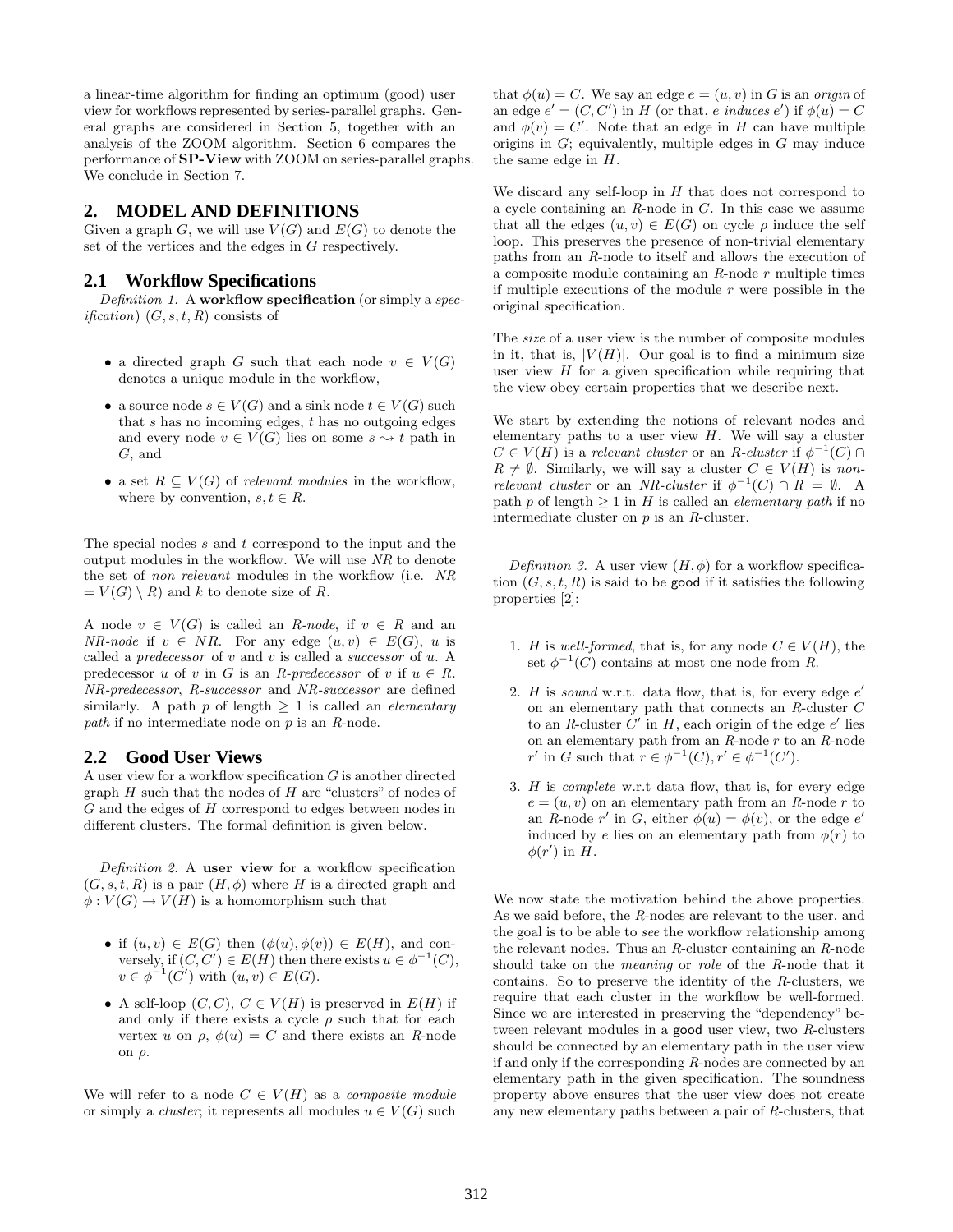is, elementary paths that did not exist between the corresponding *R*-nodes in the original workflow specification. The completeness property, on the other hand, ensures that every elementary path connecting a pair of *R*-clusters is preserved in the user view, modulo merging of nodes along such a path into a composite module. Thus the provenance information provided by a good user view is always consistent with the original specification.

Note that the above properties trivially hold in any given specification  $G$ , hence the specification  $G$  is always a good user view of itself with  $\phi(v) = \{v\}$  for each  $v \in V(G)$ . In any user view H, it is easy to see that for each  $v \in V(G)$ ,  $\phi(v)$  is on a path from  $\phi(s)$  to  $\phi(t)$ , as v is on a path from s to t in G. Later in Corollary 2 we will also show that in a good user view,  $\phi(s)$  acts as the source cluster and  $\phi(t)$ acts as the sink cluster, i.e.  $\phi(s)$  and  $\phi(t)$  do not have any incoming edge and any outgoing edge respectively.

### **2.3 Series-Parallel Graphs**

A natural class of workflows is *directed two terminal seriesparallel* (SP) graphs defined below.

*Definition 4.* A directed two terminal series-parallel  $graph$  is a directed multigraph  $G$  with a single source  $s$  and a single sink  $t$  (two terminals) that can be produced by a sequence of the following operations:

- Basic SP-graph: Create a new graph consisting of a single edge directed from s to t.
- Series Composition: Given two SP-graphs  $G_1$  and  $G_2$  with sources  $s_1$ ,  $s_2$  and sinks  $t_1$ ,  $t_2$  respectively, form a new graph  $G = S(G_1, G_2)$  by identifying  $s = s_1$ ,  $t_1 = s_2$  and  $t = t_2$ .
- Parallel Composition: Given two SP-graphs  $G_1$  and  $G_2$  with sources  $s_1$ ,  $s_2$  and sinks  $t_1$ ,  $t_2$  respectively, form a new graph  $G = P(G_1, G_2)$  by identifying  $s =$  $s_1 = s_2$  and  $t = t_1 = t_2$ .



#### Figure 2: An example of series and parallel compositions

Examples of series and parallel compositions are shown in Figure 2. The following observations can be made from the inductive definition above.

*Observation 1.* Let G be a directed SP graph. Then,

- 1. Each node  $v \in V(G)$  is on a path from the start node s to the sink node t, and
- 2. G is acyclic (that is, it is a DAG).

*Definition 5.* A directed graph  $G_1$  is said to contain a subgraph<sup>1</sup> homeomorphic to a directed graph  $G_2$  if  $G_2$ can be obtained from  $G_1$  by a sequence of operations: (1) removal of an edge, or (2) replacement of two edges of the form  $(u, w)$  and  $(w, v)$  by the edge  $(u, v)$  when w has indegree  $= 1$  and outdegree  $= 1$ .

We will use the following characterization of two terminal directed SP graphs from [16].

*Theorem 1.* Let G be a directed acyclic graph such that  $G$  has a unique source node  $s$  and a unique sink node  $t$ , and each node  $v \in V(G)$ , is on a path from s to t. Then G is a two terminal directed SP graph if and only if G does not contain a subgraph homeomorphic to the graph  $\mathcal F$  given in Figure 3.



#### Figure 3: The forbidden subgraph  $\mathcal F$  of directed twoterminal SP graphs

Next we derive a necessary condition from the above characterization for a two terminal directed acyclic graph to be a two terminal directed SP graph. We will use this condition in analyzing our algorithms.

*Definition 6.* For a directed acyclic graph G and two nodes  $v_1, v_2 \in G, v_1 \neq v_2$ 

- the last common ancestor set of  $v_1, v_2$ , denoted by  $LCA(v_1, v_2)$ , is defined as  $LCA(v_1, v_2) = \{u_1 \in V(G)$ | ∃ internally vertex-disjoint paths  $p_1 = u_1 \sim v_1$  and  $p_2 = u_1 \rightsquigarrow v_2$  in  $G$ }
- the first common descendant set of  $v_1, v_2$ , denoted by  $FCD(v_1, v_2)$ , is defined as  $FCD(v_1, v_2) = \{u_2 \in$  $V(G)$  | ∃ internally vertex-disjoint paths  $p_1 = v_1 \rightsquigarrow u_2$ and  $p_2 = v_2 \rightarrow u_2$  in  $G$ .

The paths  $p_1, p_2$  can be trivial paths of length 0, and in that case  $u_1$  (or  $u_2$ )  $\in \{v_1, v_2\}$ .

Note that if  $G$  has a unique source  $s$  and a unique sink  $t$ , and each node  $v \in V(G)$  is on a path from s to t, then for any two nodes  $v_1, v_2 \in V(G)$ , the sets  $\text{LCA}(v_1, v_2)$  and  $FCD(v_1, v_2)$  are non empty.

<sup>&</sup>lt;sup>1</sup>A directed graph  $G_1$  is a *subgraph* of a directed graph  $G$  if  $V(G_1) \subseteq V(G)$  and  $E(G_1) \subseteq E(G)$ .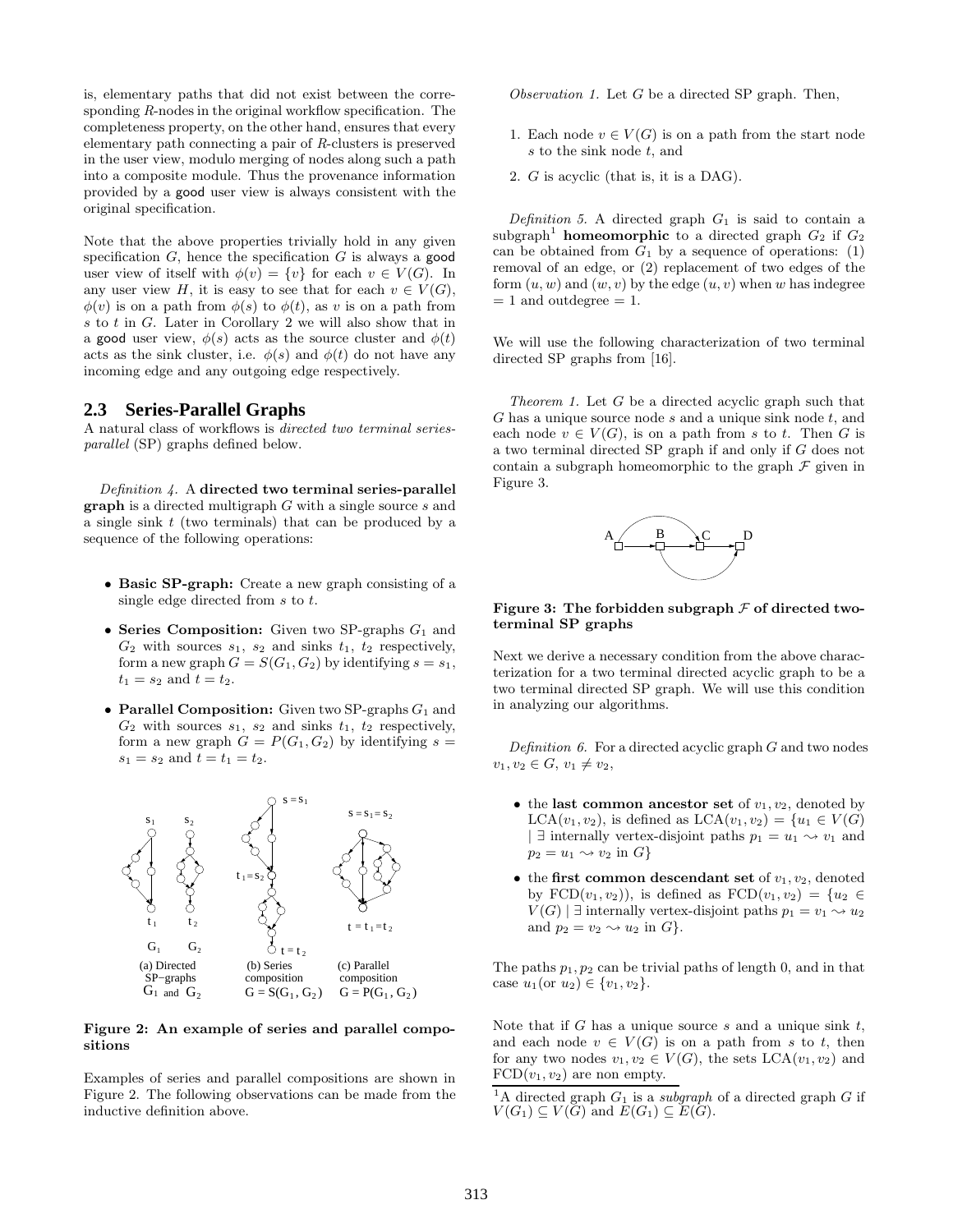*Lemma 1.* Let G be a directed acyclic graph with a unique source node  $s$  and a unique sink node  $t$  such that each node  $v \in V(G)$  is on a path from s to t. Suppose G contains four distinct nodes  $W, X, Y, Z \in V(G)$  such that

- 1.  $\exists U_{WX} \in LCA(W, X)$  with  $U_{WX} \neq W$  and  $\exists U_{YZ} \in$  $FCD(Y, Z)$  with  $U_{YZ} \neq Z$ , and
- 2. there exist pairwise vertex-disjoint paths  $p_W = U_{WX} \sim$  $W, p_X = U_{WX} \rightsquigarrow X, p_{WY} = W \rightsquigarrow Y, p_{WZ} =$  $W \rightsquigarrow Z, p_{XZ} = X \rightsquigarrow Z, p_Y = Y \rightsquigarrow U_{YZ}$ , and  $p_Z = Z \rightarrow u_{YZ}$ .

Then G is not a two terminal directed SP graph.



Figure 4: Forming forbidden subgraph  $\mathcal F$ 

PROOF. First consider the case when  $U_{WX} \neq X$  and  $U_{YZ} \neq Y$ .

- 1. Delete all other edges in G except these paths to form a subgraph  $G'$  of  $\tilde{G}$  (ref. Figure 4 (a)).
- 2. Note that all internal vertices on the paths  $U_{WX} \sim$  $X \sim Z$  and  $W \sim Y \sim U_{YZ}$  have indegree = 1 and  $outdegree = 1$  and so they can be contracted to edges  $(U_{WX}, Z)$  and  $(W, U_{YZ})$  respectively.
- 3. Again all internal vertices on the paths  $U_{WX} \sim W$ and  $Z \sim U_{YZ}$  have indegree = 1 and outdegree = 1 and so they can be contracted to edges  $(U_{WX}, W)$  and  $(W, U_{YZ})$  respectively.

This gives a subgraph homeomorphic to  $\mathcal F$  given in Figure 3.

Next consider the case  $U_{WX} = X$  and  $U_{YZ} \notin \{Y, Z\}$ . Again we can obtain the subgraph homeomorphic to  $\mathcal F$  in  $G$  (see Figure 4(b)). The case when  $U_{WX} \notin \{W, X\}$  and  $U_{YZ} = Y$ can be handled analogously.

Finally, if  $U_{WX} = X$  and  $U_{YZ} = Y$ , then we can simply contract each of the vertex-disjoint paths  $p_W = U_{WX} \rightsquigarrow W$ ,  $p_{WY} = W \rightsquigarrow Y$ ,  $p_{WZ} = W \rightsquigarrow Z$ ,  $p_{XZ} = X \rightsquigarrow Z$ , and  $p_Z = Z \rightarrow U_{YZ}$  to single edges and obtain the forbidden subgraph  $\mathcal{F}$ .  $\Box$ 

Now we state a stronger necessary condition than given in Lemma 1 for a directed acyclic graph to be a two terminal directed SP graph. The proof is deferred to the full version of the paper.

*Lemma 2.* Let G be a directed acyclic graph with a unique source s and a unique sink t such that each node  $v \in V(G)$ , is on an  $s$  to  $t$  path. Suppose  $G$  contains four distinct nodes  $w, x, y, z \in V(G)$  such that

- 1. no  $w \sim x$  or  $y \sim z$  path exists.
- 2. there exist paths  $p_{wy} = w \rightsquigarrow y$ ,  $p_{wz} = w \rightsquigarrow z$ ,  $p_{xz} = x \rightarrow z$  such that the path pairs  $\langle p_{wy}, p_{wz} \rangle$  and  $\langle p_{wz}, p_{xz} \rangle$  are vertex disjoint.

Then G is not a two terminal directed SP graph.

We will also use the following property of directed SP graphs in developing our algorithms in Section 4.

*Lemma 3.* In a directed SP graph G, if a node  $v \in V(G)$ has  $\geq 2$  predecessors, then the last predecessor of v in any topological ordering of the vertices of G can not have another successor  $v' \neq v$ .

PROOF. Let us list the predecessors in any topological order  $u_1, \dots, u_\ell, \ell \geq 2$ , and assume the contradiction that  $u_{\ell}$  has another successor  $v' \neq v$ . Note that  $u_{\ell-1}, u_{\ell}, v, v'$ are four pairwise distinct points. As the  $u_j$ s are listed in topological order, there cannot be any path from  $u_{\ell}$  to  $u_{\ell-1}$ . Since the edge  $(u_{\ell}, v')$  exists and  $u_{\ell}$  is the last predecessor in topological order, no  $v'$  to  $v$  path can exist. Also the edges  $(u_{\ell-1}, u_{\ell}), (u_{\ell}, v)$  and  $(u_{\ell}, v')$  trivially form three mutually vertex disjoint paths. So we can map these four nodes to  $w, x, y, z$  given in Lemma 2 as  $u_{\ell} \to w$ ,  $u_{\ell-1} \to x$ ,  $v' \to y$ and  $v \to z$ . This contradicts the assumption that G is a directed SP graph.  $\Box$ 

# **3. A CHARACTERIZATION OF GOOD USER VIEWS**

We next derive a useful characterization of good user views for any general directed graph given as a specification. Throughout this section, we will assume that  $(H, \phi)$  is a user view for a given workflow specification  $(G, s, t, R)$ .

Let us first define the  $\mathsf{R}^-(v)$  and  $\mathsf{R}^+(v)$  sets for a node  $v \in$  $V(G)$ .

*Definition 7.* • For an *NR*-node  $v \in V(G)$ ,  $R^-(v)$  =  ${r \in R \mid \text{there is an elementary path from } r \text{ to } v \text{ in}}$  $G$ } and  $\mathsf{R}^+(v) = \{r \in R \mid \text{ there is an elementary path }\}$ from v to r in  $G$ .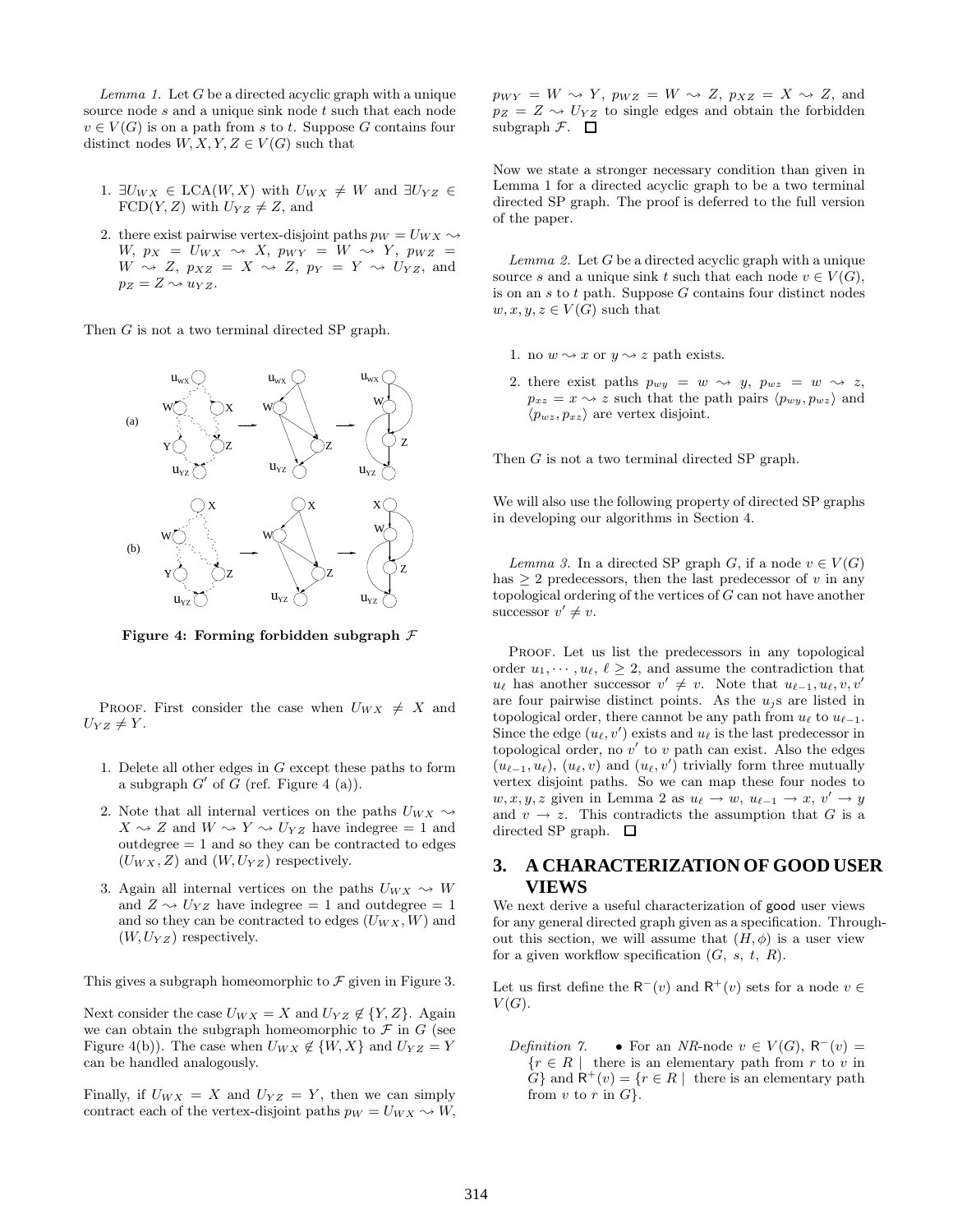• For an *R*-node  $r \in V(G)$ ,  $R^-(r) = R^+(r) = \{r\}$ .

The intuition behind the above definition is that, if there is an elementary path  $p$  from  $u$  to  $v$ , and both  $u$  and  $v$  are *NR*-nodes, then we would like to have  $R^-(u) \subseteq R^-(v)$  and  $R^+(u) \supseteq R^+(v)$ , i.e. (i) v should "inherit" the  $R^-$  set of u and (ii) u should inherit the  $R^+$  set of v along the elementary path p. But if u is an *R*-node and v is an *NR*-node, and r is another *R*-node such that there is an elementary path p' from r to u, then v cannot inherit r in  $R^-(v)$  along the elementary path p, as the path p' followed by p from r to v is not elementary any more, though in this case  $u \in R^-(v)$ . Definition 7 makes the inheritance of  $R^-$  and  $R^+$  sets consistent.

Note that the sets  $\mathsf{R}^-(v)$  and  $\mathsf{R}^+(v)$  for any node  $v \in V(G)$ are non empty since all nodes in  $V(G)$  are on some path from s to t in G. We also extend the functions  $R^-$  and  $R^+$ to the clusters in  $H$  by considering them as subsets of nodes in  $V(G)$ .

For a node  $C \in V(H)$ , we define,  $R^-(C) = \quad \begin{array}{ccc} \end{array}$   $\begin{array}{ccc} \end{array}$   $R^-(v)$  and  $R^+(C) = \quad \begin{array}{ccc} \end{array}$   $\begin{array}{ccc} \end{array}$   $R^+(v)$ .  $v\in\phi^{-1}(C)$  $v\in\phi^{-1}(C)$ 

Also, for any cluster  $C \in V(H)$ , we define

- $\mathsf{IN}(C) = \{v \in \phi^{-1}(C) \mid \exists v' \text{ such that } (v', v) \in E(G),\}$  $\phi(v') \neq C$  and
- OUT(C) =  $\{v \in \phi^{-1}(C) \mid \exists v' \text{ such that } (v, v') \in$  $E(G), \phi(v') \neq C$ .

#### **3.1 Structure of** *R***-clusters in Good User Views**

*Definition 8.* An *R*-cluster  $C \in V(H)$  containing  $r \in R$ is called R-Valid if  $\forall v \in \text{OUT}(C), \ \mathsf{R}^-(v) = \{r\},\$ and  $\forall v \in \mathsf{IN}(C), \quad \mathsf{R}^+(v) = \{r\}.$ 

Since for an *R*-node r, we have defined  $R^-(r) = R^+(r) =$  ${r}$ , the above definition also holds for  $v = r$ . If each Rcluster  $C \in V(H)$  is R-Valid, H is called an R-Valid user *view*.

*Lemma 4.* Any well-formed and complete user view H is also an R-Valid user view.

PROOF. Note that since H is well-formed, each  $C \in V(H)$ contains at most one *R*-node. Assume by way of contradiction, that  $H$  is not  $R$ -Valid. Then there is an  $R$ -cluster  $C \in V(H)$ , containing an *R*-node  $r \in R$ , such that either there exists  $v \in \text{OUT}(C)$  with  $\mathsf{R}^-(v) \neq \{r\}$ , or there exists  $v \in \mathsf{IN}(C)$  with  $\mathsf{R}^+(v) \neq \{r\}$ . Assume it is the former, so there exists  $r_1 \neq r \in \mathsf{R}^-(v)$ , the other case can be handled analogously. As H is well-formed,  $\phi(r_1) \neq \phi(r)$ . Since  $v \in \text{OUT}(C)$ , there exists an edge  $e = (v, v') \in E(G)$ such that  $\phi(v') \neq C$  and therefore e induces the edge  $e' =$  $(\phi(v), \phi(v')) \in E(H)$ . Consider the case when v' is an *NR*node and let  $r_2 \in \mathsf{R}^+(v')$  (recall that the set  $R^+(v)$  is non empty).

The edge e is on an elementary path  $r_1 \rightsquigarrow r_2$  in G and since  $H$  satisfies the completeness property,  $e'$  must lie on an elementary path  $\phi(r_1) \rightsquigarrow \phi(r_2)$  in H. But this is impossible since  $\phi(v) = \phi(r)$  is an *R*-cluster. A contradiction. Note that the above argument holds when  $r_2 = r$  or  $r_2 = r_1$  or  $r \in \{s, t\}$ . If v' is an *R*-node, assume  $r_2 = v'$  and the above argument holds again. Thus H must be R-Valid.  $\square$ 

The following corollary easily follows from the above lemma.

*Corollary 1.* For any *NR*-node  $v \in V(G)$  such that  $|R^-(v)|$  $\geq 2$  and  $|\mathsf{R}^{+}(v)| \geq 2$ , the cluster  $\phi(v)$  can never be an *R*cluster in any good user view.

PROOF. Suppose not. Then there exists a good user view H and an *NR*-node  $v \in V(G)$  such that  $C = \phi(v)$  contains a *R*-node r, and  $|\mathsf{R}^{-}(v)| \geq 2$  and  $|\mathsf{R}^{+}(v)| \geq 2$ . If  $v \in \mathsf{IN}(C)$ then it violates Lemma 4 since  $R^+(v) \neq \{r\}$ . Similarly, if  $v \in \text{OUT}(C)$  then also it violates Lemma 4 since  $R^-(v) \neq$  ${r}$ . Finally, if  $v \notin IN(C) \cup OUT(C)$ , then let  $r_1 \neq r \in$  $\mathsf{R}^-(v)$ . As H is good and therefore well-formed,  $C \neq \phi(r_1)$ . Now let  $u \in \mathsf{IN}(\overline{C})$  be such that u is on an elementary path  $r_1 \rightsquigarrow v$  in G. Since there is an elementary path from u to v,  $R^+(u) \supseteq R^+(v)$  and as  $|R^+(v)| \geq 2$ ,  $R^+(u) \neq \{r\},\$ contradicting Lemma 4 once again.  $\Box$ 

Note that self-loops are not taken into account while defining IN(C) and OUT(C) for a  $C \in V(H)$ . If C is an *R*-cluster with a self-loop in a good user view, a node u with  $\phi(u) = C$ on a cycle that induces the self-loop can have  $|R^-(u)| \geq 2$ or  $|R^+(u)| \geq 2$  (see Figure 5).



Figure 5:  $(u, v)$  induces the self-loop in C, R<sup>-</sup> $(u)$  =  $R^-(v) = \{r, r'\}$  but the user view is R-Valid and good

A direct consequence of the R-Valid property is that  $\phi(s)$ is the source cluster and  $\phi(t)$  is the sink cluster in any good user view as stated in the next corollary. The proof is straightforward and hence omitted.

*Corollary 2.* In a good user view,  $\phi(s)$  (resp.  $\phi(t)$ ) has no incoming (resp. outgoing) edges.

**3.2 Structure of** *NR***-clusters in Good User Views** *Definition 9.* An *NR*-cluster  $C \in V(H)$  is called *NR*-**Valid** if  $\forall v \in \text{OUT}(C), R^-(v) = R^-(C)$ , and  $\forall v \in \text{IN}(C)$ ,  $R^+(v) = R^+(C).$ 

A user view is called an NR*-Valid user view* if each *NR*cluster in the user view is NR-Valid.

*Lemma 5.* Any well-formed, sound and complete user view  $H$  is also an  $NR$ -Valid user view.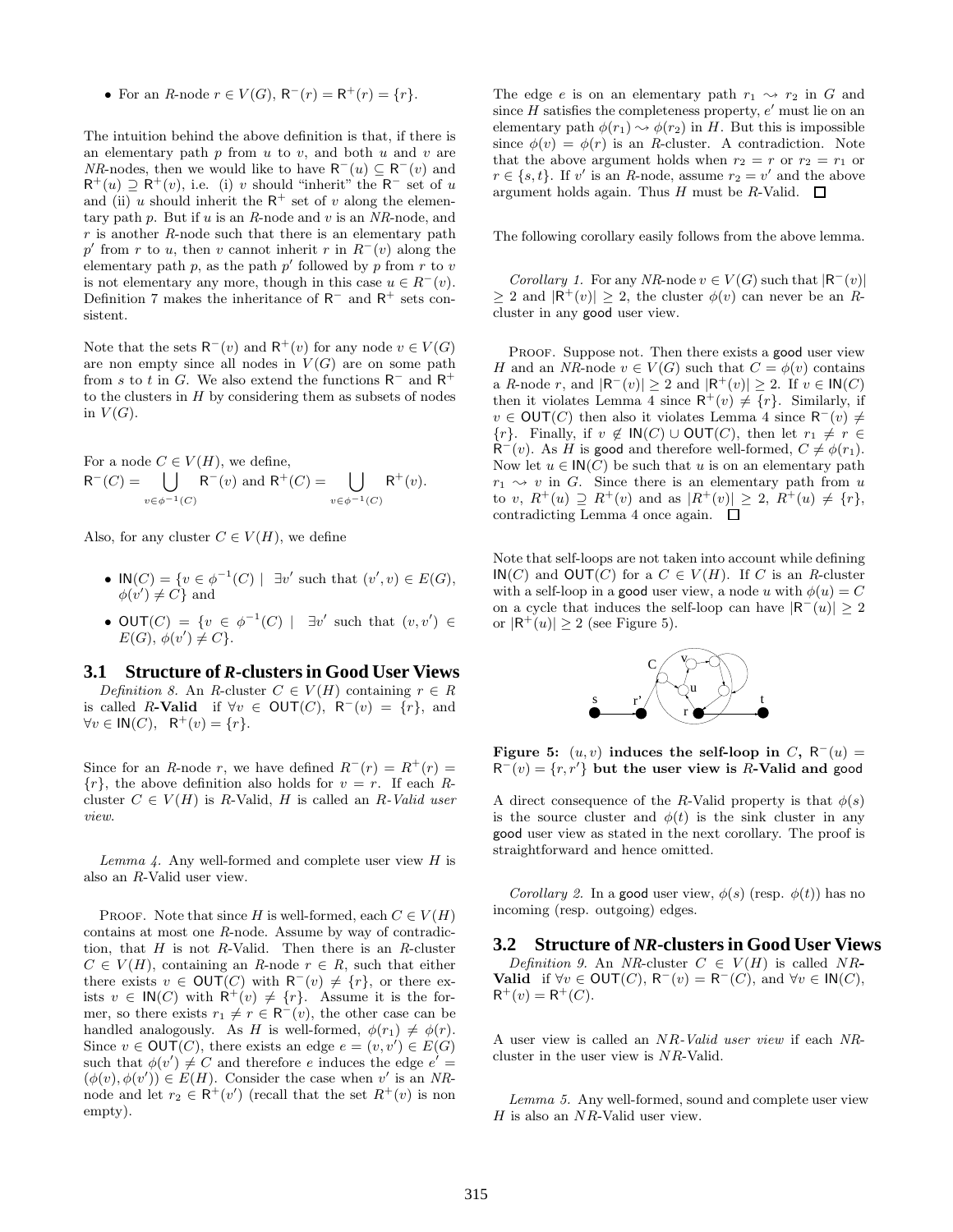PROOF. Assume by way of contradiction that  $H$  is not NR-Valid. Here we consider the case when there exists an *NR*-cluster  $C \in V(H)$  and an *R*-node  $r \in \mathsf{R}^{-1}(C)$  such that for some  $v \in \text{OUT}(C)$ , the node  $r \notin \text{R}^-(v)$  (by definition,  $R^-(C) \supseteq R^-(v)$ . The other case can be handled analogously. Since  $r \in \mathsf{R}^-(C)$ ,  $\exists u \in \mathsf{IN}(C)$  such that  $r \in \mathsf{R}^-(u)$ and there exists an edge  $e_u = (u', u)$  on an elementary path from r to u, where  $\phi(u') \neq C$ . This edge induces an edge  $e'_{u} = (\phi(u'), C)$  in H. As the set  $R^{+}(u)$  is non empty there exists  $r_u \in \mathsf{R}^+(u)$  and as H is complete,  $e'_u$  is on an elementary path  $p_u$  from  $\phi(r)$  to  $\phi(r_u)$ .

Similarly, as  $v \in \text{OUT}(C)$ , there exists an edge  $e_v = (v, v') \in$  $E(G)$  such that  $\phi(v') \neq C$  and e induces the edge  $e'_v$  =  $(C, \phi(v'))$  in H. Consider the case when v' is an *NR*-node and  $r' \in \mathsf{R}^+(v')$ . Again as  $R^-(v)$  is non empty,  $\exists r_v \in \mathsf{R}^-(v)$ ,  $r_v \neq r$ . The edge  $e_v$  was on an elementary path from  $r_v$  to r' in G, so  $e'_v$  is on an elementary path  $p_v$  from  $\phi(r_v)$  to  $\phi(r')$  in the complete user view H.

Since H is well formed and  $r_v \neq r$ ,  $\phi(r_v) \neq \phi(r)$ . The elementary paths  $p_u$  (from  $\phi(r)$  to  $\phi(r_u)$ ) and  $p_v$  (from  $\phi(r_v)$  to  $\phi(r')$ ) intersect at the cluster C and thus creates an elementary path from  $\phi(r)$  to  $\phi(r')$  in H with the edge  $e'_v = (C, \phi(v'))$  lying on this path. But as  $r \notin \mathsf{R}^-(v)$ , an origin  $e_v$  of  $e'_v$  is not on an elementary path from r to r'. This contradicts the fact that  $H$  is a sound user view. The above argument also holds if any two of  $r, r', r_u, r_v$  are same node, with the restriction that  $r \neq r_v$ . If v' is an *R*-node, consider  $r'$  as  $v'$  and the above argument holds once again. Thus H must be NR-Valid.  $\Box$ 

# **3.3 Characterization of Good User Views using** R**-Valid and** NR**-Valid Properties**

The following lemma gives a sufficient condition for a user view to be a good user view and therefore, in combination with Lemma 4 and Lemma 5, completes the characterization of a good user view given by Theorem 2.

*Lemma 6.* A well-formed user view  $(H, \phi)$  that is both  $R$ -Valid and  $NR$ -Valid, is a good user view.

PROOF. We start by arguing the soundness of  $H$ . Assume by way of contradiction that  $H$  is both R-Valid and  $NR$ -Valid but it is not sound. Then there exists an edge  $e' =$  $(C, C') \in E(H)$  and *R*-nodes  $r_1, r_2 \in R$  such that e' is on an elementary path connecting cluster  $\phi(r_1)$  to cluster  $\phi(r_2)$ but an edge  $e = (v_1, v_2) \in E(G)$  that is origin of  $e'$  is not on an elementary path from  $r_1$  to  $r_2$  in  $G$ . We will now show that  $r_1 \in \mathsf{R}^-(v_1)$ . Consider an elementary path in H from  $\phi(r_1)$  to C, say,  $\phi(r_1)$ ,  $C_{i_1}, \cdots, C_{i_l}, C$  and let this path be induced by the edges  $(v_{r_1}^+, v_{i_1}^-)$ ,  $(v_{i_1}^+, v_{i_2}^-)$ ,  $\cdots$ ,  $(v_{i_{l-1}}^+, v_{i_l}^-)$ ,  $(v_{i_l}^+, v_1^-)$ , where  $v_{r_1}^+ \in \text{OUT}(\phi(r_1))$ , for  $j = 1$  to  $l, v_{i_j}^- \in$  $\mathsf{IN}(C_{i_j}), v^+_{i_j} \in \mathsf{OUT}(C_{i_j}) \text{ and } v^-_1 \in \mathsf{IN}(C). \text{ Since } \phi(r_1) \text{ is }$ R-Valid,  $r_1 \in \mathsf{R}^-(v_{r_1}^+)$ , an elementary path  $r_1 \leadsto v_{i_1}^-$  exists, and therefore  $r_1 \in \mathsf{R}^-(v_{i_1}^-)$ . Also, since H is NR-Valid, it is easy to see that  $r_1 \in \mathsf{R}^-(v_{i_1}^+)$  as well, and therefore, the elementary path  $r_1 \leadsto v_{i_1}^+$  exists. This elementary path can be extended up to  $v_1$  using the same argument and thus establishing that  $r_1 \in \mathsf{R}^-(v_1)$ . Using a similar argument, we

can show that  $r_2 \in \mathsf{R}^+(v_2)$ . This contradicts the assumption that  $e = (v_1, v_2)$  is not on any elementary path from  $r_1$  to  $r<sub>2</sub>$ .

We next argue the completeness of  $H$ . Assume by way of contradiction that there exists an edge  $e \in E(G)$  on an elementary path p from  $r_1$  to  $r_2$ ,  $r_1, r_2 \in R$ , such that the edge  $e' \in E(H)$  induced by e, is not on any elementary path from  $\phi(r_1)$  to  $\phi(r_2)$  in H. Let the  $r_1 \sim r_2$  elementary path p be  $r_1, v_1, \dots, v_l, r_2$ . The subgraph of H induced by the nodes in the set  $\{\phi(r_1), \phi(v_1), \phi(v_2), \cdots, \phi(v_l), \phi(r_2)\}\$ must induce a path from  $\phi(r_1)$  to  $\phi(r_2)$  and let the path be  $\phi(r_1), C_1, \cdots, C_q, \phi(r_2)$ . We will now prove that the path  $\phi(r_1), C_1, \cdots, C_q, \phi(r_2)$  is elementary. For each node  $v_i$ on the path  $p, r_1 \in \mathsf{R}^-(v_i)$  and  $r_2 \in \mathsf{R}^+(v_i)$ . Therefore,  $\phi(v_i) \neq \phi(r)$  for any *R*-node  $r \notin \{r_1, r_2\}$ , as otherwise, we violate the assumption that  $H$  is  $R$ -Valid. We also claim that for each  $C_i$ ,  $C_i \notin {\phi(r_1), \phi(r_2)}$ . If  $C_i = \phi(r_1)$  for some j, then there exists a  $v \in IN(C_j)$ , with  $r_2 \in \mathsf{R}^+(v)$ , contradicting that  $C_j = \phi(r_1)$  is R-Valid. Similarly if  $C_j = \phi(r_2)$  for some j, then there exists a  $v \in OUT(C_j)$ , with  $r_1 \in \mathsf{R}^-(v)$ , again contradicting that  $C_j = \phi(r_2)$  is R-Valid.  $\Box$ 

*Theorem 2.* A well-formed user view is good if and only if it is both R-Valid and NR-Valid.

The significance of Theorem 2 is that it maps global constraints on the structure of a good user view to a simple collection of locally-testable properties.

# **4. SERIES-PARALLEL WORKFLOWS**

Given a specification such that the underlying graph  $G$  is a (two terminal) directed SP graph, we now present an algorithm for finding a good user view with minimum size for G. Since the completeness and soundness properties are not altered by the presence or absence of multiple copies of an edge, we will assume w.l.o.g. that the input graph  $G$  is a simple directed SP graph (i.e. it has no parallel edges).

#### **4.1 The Algorithm SP-View**

We start with an overview of the algorithm. Our algorithm processes the vertices in a *topologically sorted order* [8], making a forward and a backward pass, and incrementally builds the clusters in the final user view.

*Definition 10.* Given a directed acyclic graph G, a *topologically sorted order* (or, simply a *topological order)* is a linear ordering  $\tau$  on  $V(G)$  such that for each edge  $(u, v) \in$  $E(G)$ , u is listed before v in  $\tau$ .

The fact that such a topological ordering exists follows from Observation 1.

In the forward pass, if possible, Procedure SPV-Forward merges each newly encountered *NR*-node with one of the (already formed) clusters which its predecessors in G belong to. We will prove that all intermediate user views in this process are directed SP graphs and are good. SPV-Forward takes  $G$  as input and outputs an intermediate SP user view  $H'$ .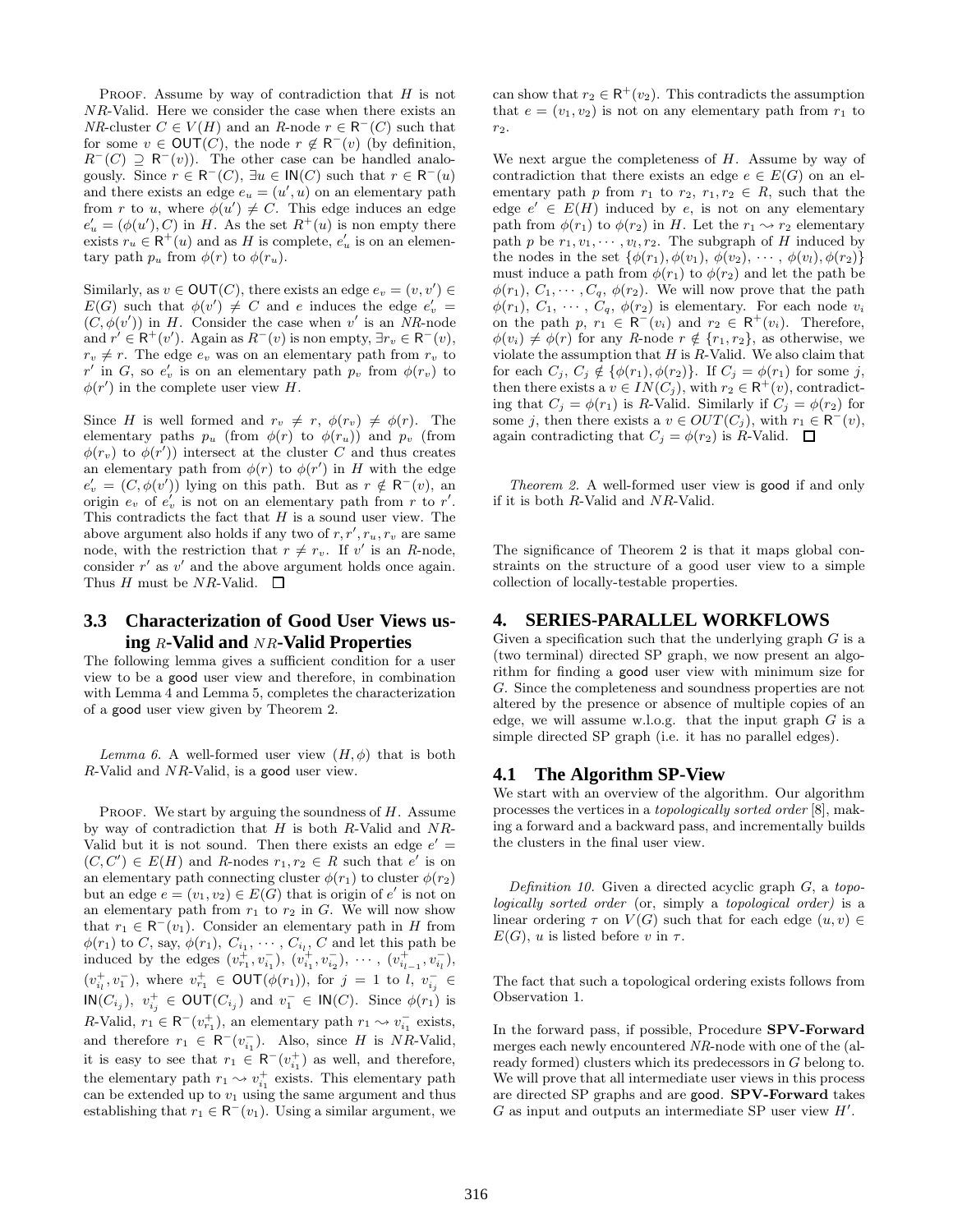Algorithm 1 Algorithm SP-View Input: A directed SP graph G Output: A good user view  $H''$ 

- Run **SPV-Forward** on G to produce  $(H', \phi')$ . - Run **SPV-Reverse** on  $(H', \phi')$  to produce  $(H'', \phi'')$ .

 $-$  output  $(H'', \phi'')$ .

In the backward pass, Procedure SPV-Reverse performs a mirror step. **SPV-Reverse** takes  $H'$  as input and outputs the final user view  $H''$ . This algorithm is similar to  $SPV$ -Forward but processes nodes in  $H'$  (which are clusters of nodes in  $G$ ) in reverse topological order, i.e. merges nodes with their successors instead of their predecessors. We also show that, there is a simple linear  $(O(n))$  time implementation of  $SP-View$  and given an SP workflow graph  $G$  as input, SP-View outputs a user view which is optimum in size for G.

Then we show that, for each *NR*-cluster that remains in the final user view  $H''$ , a unique R-cluster can be identified as a witness for its existence. In addition to that, each *R*-cluster serves as a witness of at most one *NR*-cluster in the final user view. This observation with slight care in handling of the boundary cases suffices to argue that the total number of clusters in the output can not exceed  $2k - 3$ .

A key step in these algorithms is *merging* two clusters C and  $C'$  in a user view  $(H^{\mathcal{I}}, \phi^{\mathcal{I}})$  to create a new cluster  $C^*$ . This creates a new user view  $(H^2, \phi^2)$  defined as follows.

- 1. (Merge C and C')  $\forall u \in V(G)$  if  $\phi^1(u) \in \{C, C'\}$ , define  $\phi^2(u) = C^*$  and add  $C^*$  to  $V(H^2)$ .
- 2. (Keep other clusters unchanged)  $\forall u \in V(G)$  such that  $\phi^1(u) \notin \{C, C'\},\$ define  $\phi^2(u) = \phi^1(u)$ . Also add each  $C'' \notin \{C, C'\}$  to  $V(H^2)$ .
- 3. (Edge set) For each edge  $(u, u') \in E(G)$ , if  $\phi^2(u) \neq$  $\phi^2(u')$ , add the edge  $(\phi^2(u), \phi^2(u'))$  to  $E(H^2)$ . Note that as  $G$  is a directed SP graph and therefore is acyclic from Observation 1, any user view of G will not have a self-loop.

#### **4.2 Algorithm SPV-Forward**

Let  $v_1, v_2, ..., v_n$  denote nodes of G in a topological order. Algorithm SPV-Forward proceeds iteratively, processing the node  $v_i$  of G in iteration i. At the end of an iteration i, it creates an intermediate (good) user view  $(H_i, \phi_i)$ . It starts with  $(H_0, \phi_0)$  where  $\phi_0$  is a one-to-one mapping  $\forall v, \phi_0(v) =$  $\{v\}$ . In iteration *i*,  $v_i$  is considered for merging with one of its predecessors. Upon termination, SPV-Forward returns  $(H^{\hat{I}}, \phi') = (H_n, \phi_n).$ 

It is easy to see that in any topological order of the nodes in  $V(G)$ ,  $v_1 = s$  and  $v_n = t$ . We will show that each intermediate user view  $H_i$  is a good user view. Hence from Corollary 2, in each intermediate graph  $H_i$ , only  $\phi_i(s)$  has 0-indegree, and only  $\phi_i(t)$  has 0-outdegree. Therefore, if an *NR*-node  $v_i$  is processed in iteration i, then  $v_i$  must satisfy one of the three cases (II), (III) and (IV).

Table 1: Actions taken by SPV-Forward to process an *NR*-node v<sup>i</sup> based on the number of *R*predecessors and *NR*-predecessors of  $v_i$  in  $H_{i-1}$ 

| Case | # $R$ -pre- | $#NR$ -pre- | Action              |
|------|-------------|-------------|---------------------|
|      | decessor    | decessor    |                     |
|      | $=0$        | $= 0$       | Does not arise      |
| (II) | $= 0$       | $\geq 1$    | Merge with the      |
|      |             |             | last predecessor in |
|      |             |             | a topological order |
| Ш    | $=1$        | $= 0$       | Merge with the      |
|      |             |             | predecessor         |
|      |             | $\geq 1$    | Do nothing          |
|      | > 2         |             |                     |

Algorithm 2 Algorithm SPV-Forward Input: A directed SP graph G Output: A good SP user view  $(H', \phi')$ – Let  $n = |V(G)|$ – Let  $(v_1, v_2, \dots, v_n)$  be a topological order of vertices in  $V(G)$ for  $i = 1$  to n do  $\{ / * H_0 = G * / \}$  $-\phi_0(v_i) = \{v_i\}$ end for for  $i = 1$  to n do  $\{ / * \phi_{i-1}(v_i) = \{v_i\} * / \}$ if  $v_i$  is an *R*-node then  $\{A^* \text{ do nothing } *A\}$  $-(H_i, \phi_i) = (H_{i-1}, \phi_{i-1})$ else {/\* v<sup>i</sup> *is an NR-node* \*/} if  $\phi_{i-1}(v_i)$  has *no R*-predecessor in  $H_{i-1}$  then  $\frac{1}{k}$ Case (II)  $*/$ } – Let the *NR*-predecessors of  $\phi_{i-1}(v_i)$  in  $H_{i-1}$  be the clusters  $C_1, C_2, \cdots, C_\ell$  listed in a topological order in  $H_{i-1}$ – Merge clusters  $C_{\ell}$  and  $\phi_{i-1}(v_i)$ else if  $\phi_{i-1}(v_i)$  has *exactly one R*-predecessor and *no NR*-predecessor in  $H_{i-1}$  then  $\{$  /\* Case (III)  $^*/$ } – Let C be the unique predecessor of  $\phi_{i-1}(v_i)$  in  $H_{i-1}$  (and C is an R-cluster) – Merge clusters C and  $\phi_{i-1}(v_i)$ else  $\{/*$  Case (IV):  $\phi_{i-1}(v_i)$  has  $\geq 2$  predecessors  $including \geq 1$  *R-predecessors in*  $H_{i-1}$ *; do nothing* \*/}  $(H_i, \phi_i) = (H_{i-1}, \phi_{i-1})$ end if end if end for  $-(H', \phi') = (H_n, \phi_n)$  $-$  output  $(H', \phi')$ *4.2.1 Invariants of* SPV-Forward

As mentioned earlier, SPV-Forward incrementally forms an intermediate user view processing the node  $v_i$  in iteration  $i$  so that each intermediate user view formed satisfies some properties. The following lemma lists a set of structural properties of the user view formed at the end of each iteration. We defer the proof to the full version of the paper.

*Lemma 7.* For any  $i \in [1..n]$ , upon termination of the *i*th iteration of **SPV-Forward**, the pair  $(H_i, \phi_i)$  satisfies the following invariants: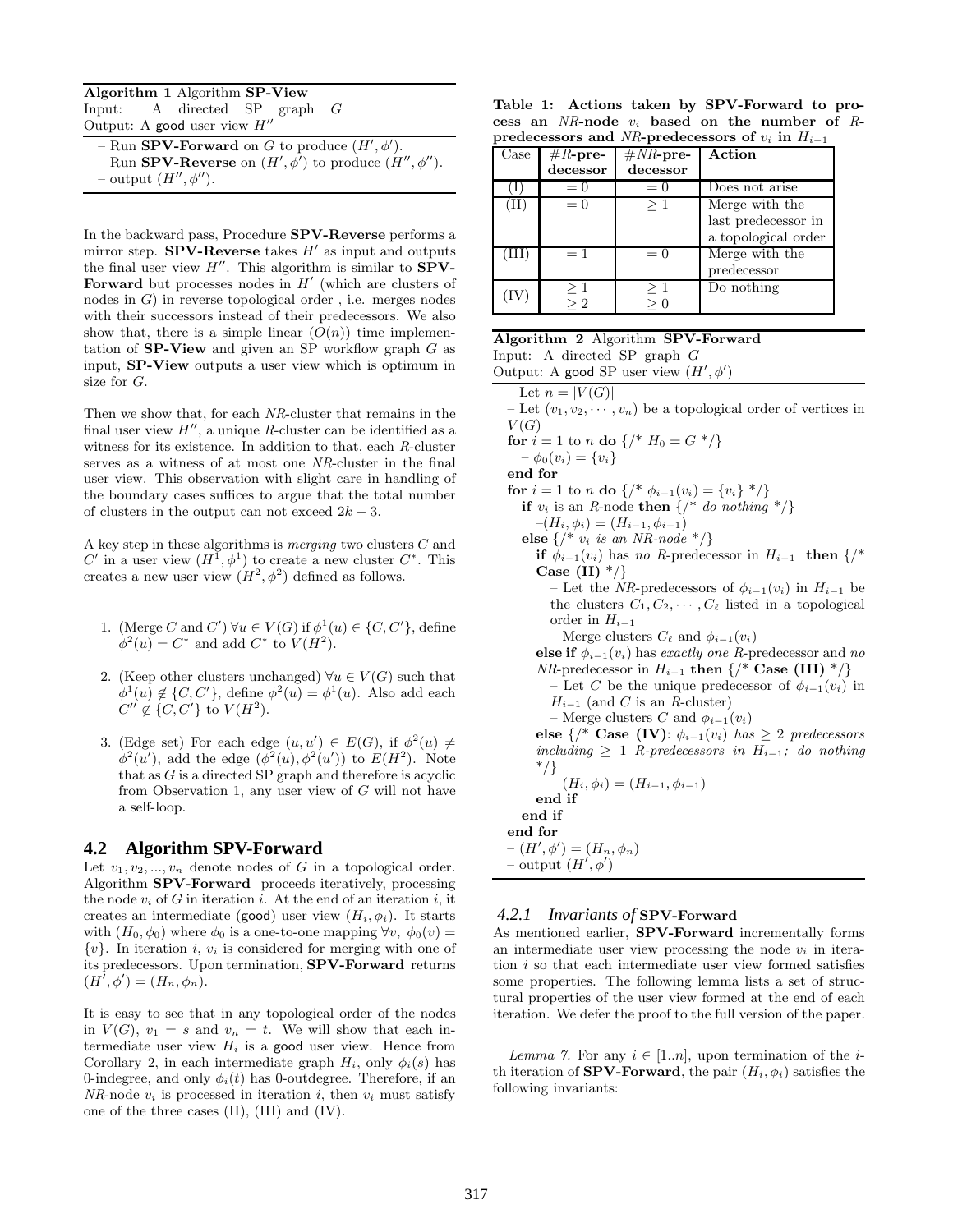- 1.  $H_i$  is acyclic.
- 2.  $H_i$  is a directed SP-graph.
- 3. If  $\phi_i(v_i)$  is an *NR*-cluster, then  $\phi_i(v_i)$  has at least two predecessors in  $H_i$ , at least one of which is an *R*-predecessor.

Hence, after the execution of  $SPV-Forward$  on G, we get a user view  $H'$  satisfying the properties given by the following corollary.

*Corollary 3.* The output graph  $H'$  produced by **SPV**-Forward is a directed SP graph. Moreover, if C is an *NR*cluster in  $H'$ ,  $C$  has at least two predecessors including an *R*-predecessor.

#### *4.2.2 Correctness of* SPV-Forward

We will use the characterization of a good user view given in Theorem 2 to prove that the graph  $H'$  output by  $SPV$ -Forward is a good user view.

*Lemma 8.* After each iteration i of SPV-Forward, the intermediate graph  $H_i$  is a good user view.

PROOF. We prove the lemma by induction on the number of iterations. At  $i = 1$ , the start node s gets processed, and since it is an *R*-node,  $H_1 = H_0 = G$ , and hence trivially is a good user view.

Now suppose that the hypothesis holds until iteration  $i - 1$ , just before the node  $v_i$  is processed. If  $v_i$  is an  $R$ -node or  $v_i$ is an *NR*-node that satisfies Case (IV),  $H_i = H_{i-1}$  and we are done. Hence we need to only consider the Cases (II) and (III) for an *NR*-node  $v_i$ . Say in these cases  $C = \phi_{i-1}(v_i)$  is merged with a predecessor  $C'$  in  $H_{i-1}$  to form the cluster  $C^*$  in  $H_i$ . Note that  $H_i$  is well-formed.

Case  $(II)$ :  $H_i$  is R-Valid as no R-node is being changed. First consider the case when C ′ is the unique *NR*-predecessor of  $C = \{v_i\}$  in  $H_{i-1}$ . Since C' is NR-Valid, for all  $u \in$  $\mathsf{OUT}(C')$  the  $\mathsf{R}^-(u)$  sets are same and are equal to  $\mathsf{R}^-(C')$ . C' is the unique predecessor of C, so for all edges  $(u, v_i) \in$  $E(G)$ ,  $u \in C'$  in  $H_{i-1}$  and therefore,  $u \in \text{OUT}(C')$ . Hence R <sup>−</sup>(vi) = [  $(u,v_i) \in E(G)$  $R^-(u) = R^-(C')$ . Therefore  $R^-(C^*) =$ 

 $R^-(v_i) \cup R^-(C') = R^-(C')$ . In  $H_i, v_i \notin IN(C^*)$ ,  $v_i \in$  $\mathsf{OUT}(C^*)$  and  $\mathsf{R}^-(v_i) = \mathsf{R}^-(C^*)$ . Hence for all  $u \in \mathsf{OUT}(C^*)$ ,  $R^{-}(u) = R^{-}(C) = R^{-}(C^{*})$ . Also note that  $R^{+}(C^{*}) =$  $\mathsf{R}^+(C')$  (as  $\exists u \in C'$  such that  $(u, v_i) \in E$ ,  $\mathsf{R}^+(C) \subseteq \mathsf{R}^+(C')$ , so  $R^+(C^*) = R^+(C') \cup R^+(C) = R^+(C')$ ). Since  $C'$  is NR-Valid and  $v_i \notin \mathsf{IN}(C^*)$ , for all  $v \in \mathsf{IN}(C^*)$ ,  $\mathsf{R}^+(v) =$  $R^+(C') = R^+(C^*)$ . So  $C^*$  remains NR-Valid in  $H_i$ , and as all other *NR*-nodes are unchanged,  $H_i$  is *NR*-Valid. Since  $H_i$  is well-formed, it is a good user view.

Now we consider the case when  $C = \{v_i\}$  has  $\ell > 1$  NRpredecessors  $C_1, \cdots, C_{\ell}$ , listed in the topological order of clusters in  $H_{i-1}$  and C is merged with  $C_{\ell}$  to form  $C^*$  in H<sub>i</sub>. From Invariant 2 of Lemma 7  $H_{i-1}$  is a directed SP graph, hence from Lemma  $3\,C$  is the unique successor of  $C_{\ell}$ . Therefore, for each  $u \in \text{OUT}(C_{\ell}), (u, v) \in E(G)$  with  $v \notin C_{\ell}$  if and only if  $v = v_i$ . Hence in  $H_i$ ,  $\mathsf{OUT}(C^*)$  =  ${v_i}$  and  $\mathsf{IN}(C^*) = {v_i} \cup \mathsf{IN}(C_\ell)$ . Since  $\mathsf{OUT}(C^*) = {v_i}$ ,  $\forall v \in C^*, \ \mathsf{R}^+(v) = \mathsf{R}^+(v_i) = \mathsf{R}^+(C^*).$  Therefore  $\forall v \in C$  $\mathsf{IN}(C^*)$ ,  $\mathsf{R}^+(v) = \mathsf{R}^+(C^*)$ . Again as  $\mathsf{OUT}(C^*) = \{v_i\},$  $R^-(v_i) = \bigcup R^-(v) = R^-(C^*)$ . These two facts tov∈C<sup>∗</sup>

gether imply that  $C^*$  is  $NR$ -Valid. All other  $NR$ -nodes are unchanged in  $H_i$ . Hence  $H_i$  is NR-Valid.

Case (III): Here  $C'$  is the unique  $R$ -predecessor of  $C$ . Since  $H_{i-1}$  is a good user view, each *R*-cluster in  $H_{i-1}$  is *R*-Valid and each *NR*-cluster is NR-Valid. Now all *NR*-clusters except the singleton cluster  $C = \{v_i\}$  are unchanged in  $H_i$ , and C is merged with an R-cluster in  $H_i$ . Therefore,  $R^-$  and  $R^+$ sets of all *NR*-clusters remain unchanged in  $H_i$  (recall that  $R^-$  and  $R^+$  sets of a cluster are defined over the specification graph G) and  $H_i$  is NR-Valid. Now we show that  $C^*$ is R-Valid. Since  $H_{i-1}$  is a good user view, R-cluster  $C'$  in  $H_{i-1}$  is R-Valid. Let  $r \in R$  be the unique  $R$ -node in  $C'$  (as  $H_{i-1}$  is good, it is well-formed). Since  $C'$  is the unique predecessor of  $C = \{v_i\}$  in  $H_{i-1}$ , for all edges  $(u, v_i) \in E(G)$ ,  $u \in C'$  in  $H_{i-1}$ , and therefore,  $u \in \text{OUT}(C')$ . Since  $C'$ is R-Valid,  $R^-(u) = \{r\}$ , and therefore  $R^-(v_i) = \{r\}$ . In  $H_i, v_i \in \text{OUT}(C^*)$  (because  $v_i$  is an *NR*-node,  $v_i \neq \text{sink}$ node  $t \in V(G)$ , and  $v_i$  can not have 0 outdegree), and  $R^-(u) = \{r\}.$  For all other nodes  $u \in \text{OUT}(\check{C}^*)$  in  $H_i$ ,  $R^-(u) = \{r\}$  and for all nodes  $v \in IN(C')$ ,  $v \in IN(C^*)$ , hence  $R^+(v) = \{r\}$  (note that  $v_i \notin \mathsf{IN}(C^*)$ ). So  $C^*$  remains R-Valid in  $H_i$ . So  $H_i$  is both R-Valid and NR-Valid, and it is well-formed. Hence from Theorem 2,  $H_i$  is a good user view.  $\square$ 

Hence after the execution of SPV-Forward, we have a good user view as stated in the following corollary.

*Corollary 4.*  $H'$  is a directed SP graph that is a good user view of the input specification graph G.

### **4.3 Algorithm SPV-Reverse**

**SPV-Reverse** takes the intermediate user view  $(H', \phi')$  as input, and performs the merging process of SPV-Forward on a reverse topological order of the clusters in  $H'$ . More precisely, we can view SPV-Reverse as reversing the direction of all edges in  $H'$  and running **SPV-Forward** on this reversed copy of  $H'$ . Thus **SPV-Reverse** attempts to merge a cluster in  $H'$  with one of its successor instead of its predecessors.

It can be verified that the property of an *NR*-cluster of graph H' given by Invariant 3 is not destroyed by SPV-Reverse. Assume that  $C^* = \{C_{i_p}, C_{i_{p-1}}, \cdots, C_{i_1}\}$  is an *NR*-cluster in  $H''$  where  $C_{i_p}, C_{i_{p-1}}, \cdots, C_{i_1}$  are *NR*-clusters of  $H'$  and they entered  $C^*$  in the order  $i_p, i_{p-1}, \cdots, i_1$ . From Corollary 3,  $C_{i_1}$  had two predecessors including an *R*-predecessor. If  $C_{i_1}$  had two *R*-predecessors in  $H'$ , they will form two *R*clusters in  $H''$  (as  $H''$  is well-formed), and the property will hold in  $H''$ . Otherwise,  $C_{i_1}$  had at least one  $NR$ -predecessor, say  $C_{nr}$ , and an *R*-predecessor, say  $C_r$  in *H'*. As  $C_{i_1}$  is the last cluster of  $H'$  added in  $C^*$ ,  $C_{nr}$  is not included in  $C^*$ and hence must belong to an  $NR$ -cluster  $C_{nr}^*$  in  $H''$  (note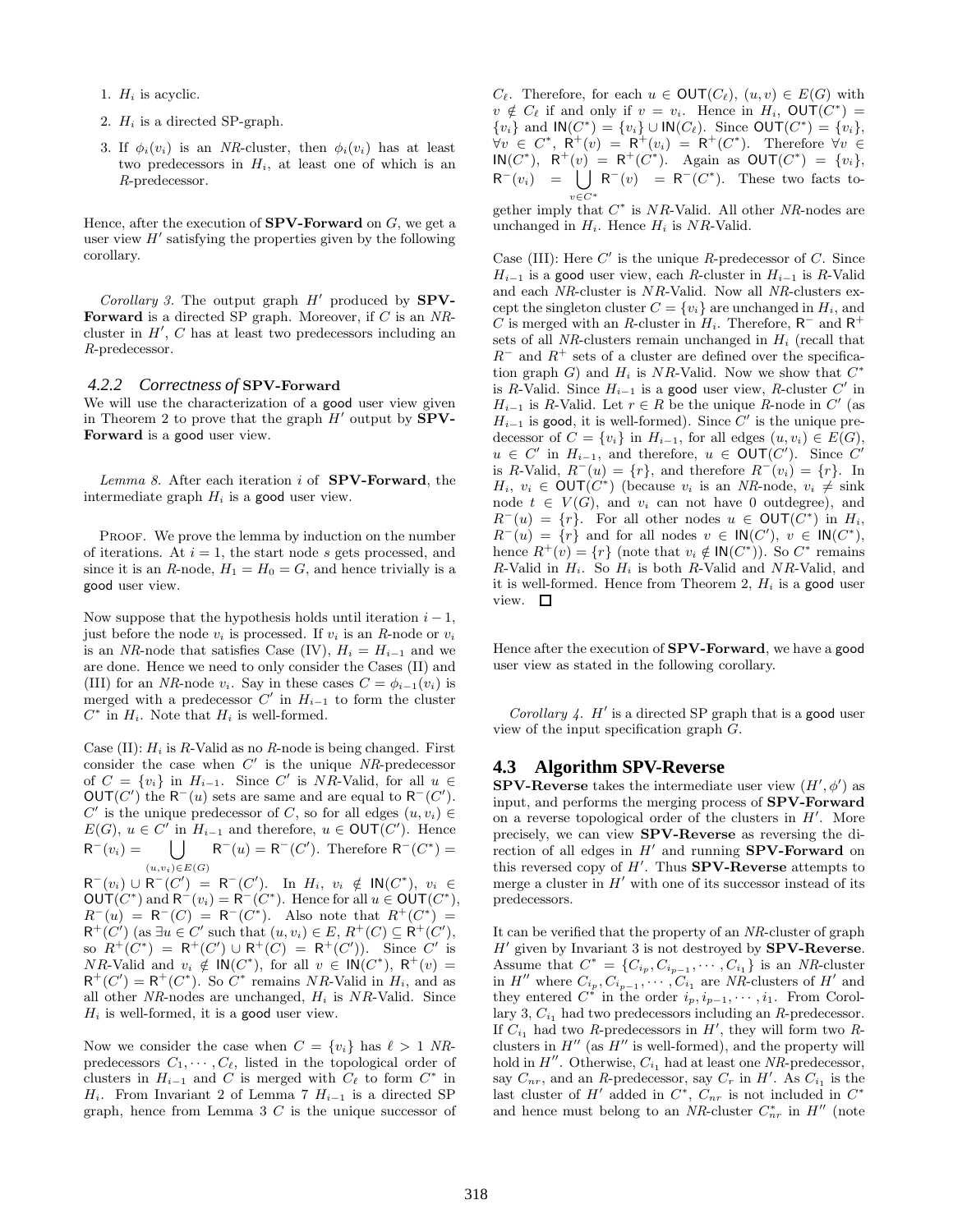that  $C_{nr}$  can not be merged with one of its  $R$ -successor as  $C_{i_1}$  is one of its *NR*-successor in *H'*). The *R*-predecessor  $C_r$ of  $C_{i_1}$  will form an *R*-cluster, say  $C_r^*$  in  $H'$  and will be a predecessor of  $C^*$ . Hence the cluster  $C^*$  in  $H''$  will have at least one *R*-predecessor  $C_r^*$  and at least one *NR*-predecessor  $C_{nr}^*$ .

Thus using Corollary 3 and Lemma 8, we can conclude the following.

*Lemma 9.* The output graph  $H''$  produced by **SP-View** is a directed SP graph. Moreover, if C is an *NR*-cluster in H ′′ , C has at least two predecessors including an *R*predecessor and at least two successors including an *R*-successor.

The correctness proof of  $SPV-Forward$  on  $G$  as done in Lemma 8, along with the  $R$ -Valid and  $NR$ -Valid properties of the clusters in  $H'$ , can also be extended to  $SPV$ -Reverse, which runs  $SPV$ -Forward on the "reverse" of  $H'$ . Combining all these, the next theorem follows.

*Theorem 3.*  $H''$  is a two terminal directed SP graph that is a good user view of the input specification graph  $G$ .

#### **4.4 An Example**

Figure 6 (a) shows a directed SP graph G given as a specification with  $n = 14$  and  $k = 6$ . The numbers next to each node in the figure denote the position of the nodes in an arbitrary topological order. The nodes in G are merged with their predecessor clusters in the intermediate user views. For example, when node  $v_5$  is processed (in the 5-th iteration), the *R*-cluster  $\{v_2, v_4\}$  is its unique predecessor in  $H_4$ , and  $v_5$ is merged with this cluster to form a new cluster  $\{v_2, v_4, v_5\}$ (Case (III)). Again, when the node  $v_8$  is processed (in the 8th iteration), the clusters  $\{v_2, v_4, v_5\}$ ,  $\{v_1, v_6\}$  and  $\{v_7\}$  are its predecessors in  $H_7$ . As it has two *R*-predecessors and one  $NR$ -predecessor,  $v_8$  satisfies Case (IV) and remains a singleton *NR*-cluster. Later in the 9-th iteration,  $\{v_9\}$  gets merged with  $\{v_8\}$  to form the cluster  $\{v_8, v_9\}$  and in the 12-th iteration,  $\{v_{12}\}$  gets merged with  $\{v_8, v_9\}$  to form the final cluster  $\{v_8, v_9, v_{12}\}$ . The output H' of **SPV-Forward**, with nine clusters, is given in Figure 6 (b).



Figure 6: An example (SPV-Forward): input specification G and output (intermediate) user view  $H'$ 

 $SPV$ -Reverse takes  $H'$  as input and merges clusters in H' with their successors, if possible. Let  $C_1, \cdots, C_9$  be an arbitrary topological order of the clusters in  $H'$  (Figure 7 (a)). Then SPV-Reverse processes the clusters in the order  $C_9, \cdots, C_1$ . For example, since the *NR*-cluster  $C_5$  is the unique successor of  $C_4$ , these two clusters are merged together when the cluster  $C_4$  is processed. The final good and optimum user view  $H''$  is given in Figure 7 (b). Note that the user view  $H''$  has only seven clusters, whereas the original specification contains fourteen modules. A provenance query on  $H''$  will only involve information flow between these clusters. Thus a significant amount of *non-relevant* information flow between modules will be suppressed, while still preserving the *identity* of relevant modules and their *interaction*.



Figure 7: An example (SPV-Reverse): input (intermediate) user view  $H'$  and output (final) user view  $H''$ 

# **4.5 Time Complexity**

This section gives a simple linear time implementation of the algorithm SP-View, and thus we have the following theorem.

*Theorem 4.* The algorithm SP-View can be implemented in  $O(n)$  time where  $n = |V(G)|$ .

We assume that the workflow specification is given in adjacency list representation and we have the outgoing and incoming edges for a node  $v \in V(G)$  available in linked lists  $\mathsf{in}(v)$  and  $\mathsf{out}(v)$  respectively. We also assume that the information whether a node v is an *R*-node in G is given in an array so the look up can be done in  $O(1)$  time. Now we describe an implementation of the algorithm SPV-Forward, and as SPV-Reverse takes the graph  $H'$  output by SPV-Forward as blackbox, it can be implemented in similar way.

First we do a topological ordering of the vertices in G, and that takes  $O(m + n)$  time. Next we describe how to update the function  $\phi_i(v)$  for a vertex v in an iteration i. We give the inductive definition of name of a cluster  $\phi(v)$  as follows. Note that no vertex is ever removed from a cluster, so if a vertex is assigned to a cluster that is fixed till the end of the algorithm.

• (Base Case): Assign  $\phi(s) = C_1$ .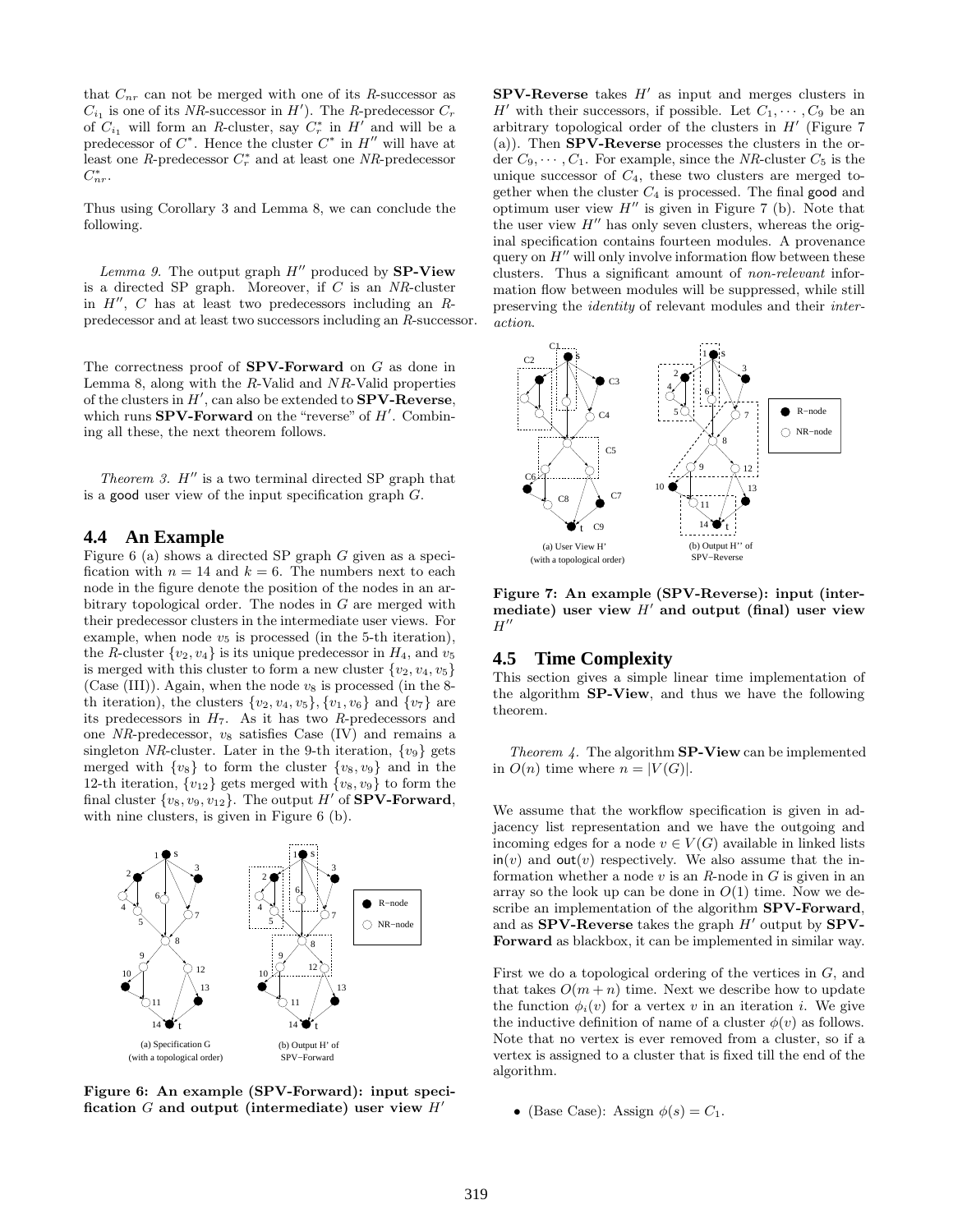• (Iteration *i*): Let  $C_1, \cdots, C_{j-1}$  be the clusters allocated so far till iteration  $i-1$ . If the node processed in iteration  $i$  is not merged with any predecessor, allocate a new cluster  $C_j$  and assign  $\phi(v_i) = C_j$ .

Otherwise, if  $v_i$  is merged with a predecessor cluster  $C_{j_1}$ , assign  $\phi(v_i) = C_{j_1}$ .

We claim that as the  $v_i$ s are listed in topological order, the clusters  $C_j$ s as they are being allocated, are always listed in topological order. If a node  $v_i$  is assigned a new singleton cluster  $C_j$  (i.e. not merged with any predecessor), then topological order of the clusters is not violated as  $v_i$  can not have an edge to a previously allocated cluster  $C_{j_1}, j_1 < j$ . Same is the case when  $v_i$  is merged with its unique predecessor cluster in  $H_{i-1}$ . If  $v_i$  has  $\geq 2$  *NR*-predecessors and no *R*-predecessor, we will merge  $v_i$  with the predecessor  $C_{j_1}$ with the highest index  $j_1$ , and again the topological order of the clusters remains maintained.

We also keep track of whether a cluster  $C_i$  is an *R*-cluster or *NR*-cluster by updating this information each time a node enters the cluster. For a vertex v, the function  $\phi(v)$  can be computed as follows. If  $v = v_i$  is processed in iteration i, we go over the list in(v). If we find all  $u \in \text{in}(v)$  have same  $\phi(u)$ , we know that v has unique predecessor in  $G_{i-1}$ (that may be an *R*-cluster or an *NR*-cluster). If not, but for all the  $u \in \text{in}(v)$ ,  $\phi(u)$  are *NR*-clusters, we compute the highest index  $\ell$  such that for an  $u \in \text{in}(v)$ ,  $\phi(u) = C_{\ell}$  and assign  $\phi(v_i) = C_{\ell}$ . This way we find the last predecessor in a topological order in  $H_{i-1}$ . Otherwise we know that  $v_i$  has at least two predecessors in  $G_{i-1}$  including one Rcluster and we allocate new  $C_j$  for  $\phi(v_i)$ . Note that for a vertex v, the function  $\phi(v)$  can be computed in time =  $O(|\mathsf{in}(v)|)$ . Hence total time complexity for all the iterations is max $(n, \sum |O(|\mathsf{in}(v)|) | O(m+n))$ . Finally we output  $v\in V(G)$ 

the graph  $H'$  by going over all  $v \in V(G)$  and looking at  $\phi(v)$  to build the sets in  $(C)$  and out  $(C)$  for each cluster C in  $V(H')$ , which will be the input for **SPV-Reverse**. Again it can be done in  $O(m + n)$  time. Hence the algorithm **SP-View** can be implemented in  $O(m+n)$  time which is linear in terms of the size of the input graph G. Since for an SP graph,  $m = O(n)$ , the overall time complexity is  $O(n)$ , that is, linear in the size of  $V(G)$ .

#### **4.6 Optimality of the Algorithm SP-View**

In this section we show that the number of clusters in any good user view is as large as the number of clusters in  $H''$ , i.e. we prove the following theorem.

*Theorem 5.* For a given specification  $(G, s, t, R)$  where G is a two terminal directed SP graph, the user view  $(H'', \phi'')$ output by Algorithm SP-View is optimum in size.

Here we will give an overview of the proof and state the main lemmas, and defer the details to the full version of the paper.

*Overview of the Proof:.* Suppose the output user view  $H''$ contains  $N_r = k$  *R*-clusters and  $N_{nr}$  *NR*-clusters. As any good user view  $H$  is well-formed, it has to contain  $N_r$   $R$ clusters. Hence it suffices to prove that any good user view also has at least  $N_{nr}$  *NR*-clusters.

Let us recall from Corollary 1 that if an *NR*-node v is such that  $|R^-(v)| \geq 2$  and  $|R^+(v)| \geq 2$  then v cannot be included in an *R*-cluster in any good user view. We will call these *NR*nodes as Essential *NR*-nodes, that must be in *NR*-clusters in any good user view.

*Definition 11.* An *NR*-node v is called Essential if  $|R^-(v)| \ge$ 2 and  $|R^+(v)| \geq 2$ .

First we show that each *NR*-cluster in  $H''$  contains at least one Essential *NR*-node. Then we deduce a sufficient condition when two Essential  $NR$ -nodes  $v_i, v_j$ , are included in the same  $NR$ -cluster in  $H''$  by **SP-View**. Finally we show that when two Essential *NR*-nodes  $v_i, v_j$  are put in different *NR*clusters by **SP-View**, then no good user view can put  $v_i, v_j$ in the same *NR*-cluster. In particular, if  $C_1$  and  $C_2$  are two distinct *NR*-clusters of H ′′, then an Essential *NR*-node from  $C_1$  and an Essential *NR*-node from  $C_2$  can never be included in the same *NR*-cluster in any good user view. This will complete the proof of Theorem 5.

*(1) Existence of* Essential *nodes in each NR-cluster in*  $H''$ :. For an *NR*-node v, we will prove that if  $\phi'(v)$  is an *NR*-cluster in  $H'$ , then  $|R^-(v)| \geq 2$ . Similarly, if C is an *NR*cluster in  $H''$ ,  $|R^+(C)| \geq 2$ . As  $H''$  is good, any *NR*-cluster C is NR-Valid, hence for all  $v \in IN(C)$ ,  $\mathsf{R}^+(v) = \mathsf{R}^+(C)$ . Hence for any  $v \in \mathsf{IN}(C)$ ,  $|\mathsf{R}^+(v)| \geq 2$ . If  $\phi''(v) = C$  is an *NR*-cluster,  $\phi'(v)$  is also an *NR*-cluster, therefore  $|R^-(v)| \ge$ 2. Hence, for each  $NR$ -cluster  $C$  in  $H''$ , there is an  $NR$ -node v such that  $|\mathsf{R}^-(v)| \geq 2$  and  $\mathsf{R}^+(v) \geq 2$ .

 $Lemma 10.$  Each  $NR$ -cluster  $C$  in  $H''$  contains at least one Essential *NR*-node.

(2) A sufficient condition for  $\phi''(v_i) = \phi''(v_j)$ , where  $v_i, v_j$  *are two* Essential *NR-nodes*. The following lemma gives a sufficient condition.

*Lemma 11.* For two Essential *NR*-nodes  $v_i, v_j$ , if (i)  $R^-(v_i)$  =  $R^-(v_j)$  or  $R^+(v_i) = R^+(v_j)$ , or, (ii) there exists a  $v_i \rightsquigarrow v_j$ path and all paths from  $v_i$  to  $v_j$  are elementary paths, then  $\phi''(v_i) = \phi''(v_j).$ 

Lemma 11 will be proved in two steps. First we will prove that for two Essential nodes  $v_i, v_j$ , if  $R^-(v_i) = R^-(v_j)$  or  $R^+(v_i) = R^+(v_j)$ , then  $\phi''(v_i) = \phi''(v_j)$ . Next we will show that if a  $v_i \sim v_j$  path exists and all paths from  $v_i$  to  $v_j$ are elementary paths, then there exists an  $NR$ -node  $v_{\ell}$  such that both  $R^-(v_\ell) = R^-(v_j)$  and  $R^+(v_i) = R^+(v_\ell)$  hold. Combining these two facts Lemma 11 will be proved.

*(3) The number of NR-clusters in* H′′ *is optimum:.* To complete the proof of optimality of the algorithm, for two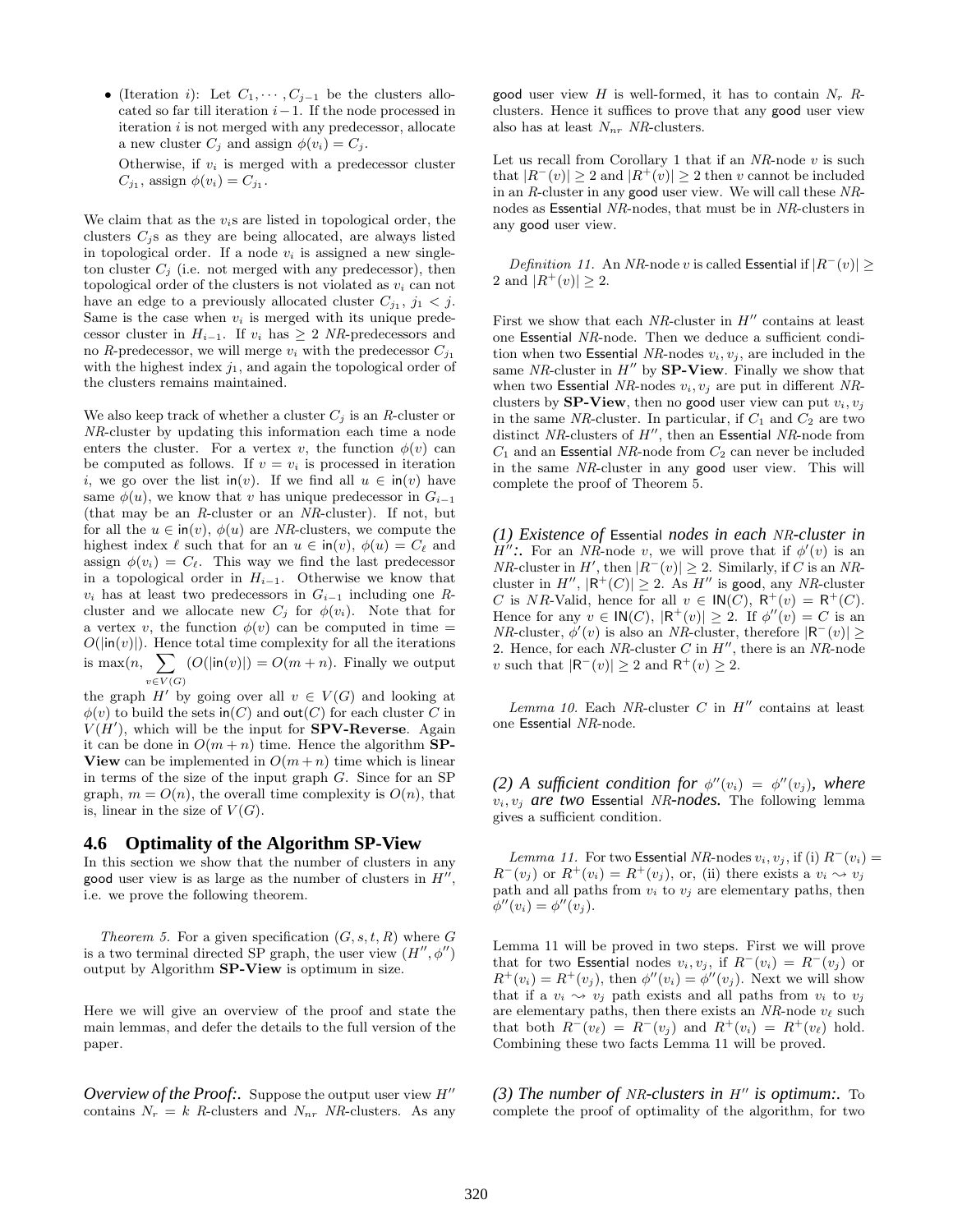Essential *NR*-nodes  $v_i, v_j$ , we will show that if (i) there is any *R*-node on any path from  $v_i$  to  $v_j$ , or (ii)  $R^-(v_i) \neq R^-(v_j)$ and  $R^+(v_i) \neq R^+(v_j)$  and no  $v_i$  to  $v_j$  path exists, then  $v_i$  and  $v_i$  cannot be included in the same *NR*-cluster in any good user view. Combining the above observation with Lemma 11 the next lemma proving the optimality of SP-View follows.

*Lemma 12.* For two **Essential** *NR*-nodes  $v_i, v_j$ , if  $\phi''(v_i) \neq$  $\phi''(v_j)$  then no good user view can put  $v_i, v_j$  in the same *NR*-cluster.

Thus the number of  $NR$ -clusters in  $H''$  cannot be reduced in any good user view and the user view  $H''$  output by  $SP-$ View is optimum in size.

# **4.7 Extremal Bounds on Size of a Good User View for SP Graphs**

We now give tight extremal bounds on the size of good user views when the specification graph is an SP graph. We show that, whatever be the total number of nodes  $n$ , the size of  $H''$  output by SP-View is at most  $2k-3$ , and there exist SP graphs which always require  $2k - 3$  clusters in a good user view.

# *4.7.1 An Upper Bound on the Size of a* good *User View for SP Graphs*

First we show that if there is an *NR*-cluster C in the final user view  $H''$  by the algorithm **SP-View**, there is an  $R$ predecessor of  $C$  which "accounts for" the existence of  $C$  in  $H''$ . The following lemma will be used in proving the upper bound; the proof is deferred to the full version.

*Lemma 13.* Let  $C \in V(H'')$  be an *NR*-cluster. Then in any topological order of the clusters in  $V(H'')$ , the last predecessor  $C'$  of C is an R-cluster and C is the unique successor of  $C'$  in  $H''$ .

The following corollary immediately follows from Lemma 13.

*Corollary 5.* In  $H''$ , each *NR*-cluster  $C \in V(H'')$  has at least one  $R$ -predecessor  $C'$  such that  $C$  is the unique successor of  $C'$  in  $H''$ .

Note that since  $s, t \in R, k \geq 2$ , and therefore any **good** user view must contain at least 2 clusters. Next we show that  $|V(H'')| \leq 2k - 3$ , thereby proving the following theorem.

*Theorem 6.* Given a workflow specification  $(G, s, t, R)$  where G is a directed SP graph, there exists a good user view of size at most  $2k-3$  that is also a directed SP graph, whenever  $k = |R| > 3.$ 

PROOF. We will show this by a simple "charging argument" on the good user view  $H''$  by our algorithm. If the number of  $NR$ -clusters in  $H''$  is 0, then the upper bound of  $2k-3$  trivially holds because  $2k-3 \geq k$  for  $k \geq 3$ . Otherwise, let  $C_1, C_2, \cdots, C_\ell$  be the *NR*-clusters in  $\overline{H}''$ , listed in

the topological order for some  $\ell > 1$ . We start with an initial assignment of a charge of 1 to each *R*-cluster. The analysis above shows that this charge assignment, a total of k units, suffices to account for all *NR*-clusters. We will show that this charge can be reduced to  $k - 3$  and still all *NR*-clusters will get accounted for, proving the desired bound. This is achieved by noting that Lemma 9 requires the cluster  $C_1$ to have at least two predecessors. But each predecessor of  $C_1$  must be necessarily an *R*-predecessor as  $C_1$  is the first *NR*-cluster in the topological sorted order. We argue that these  $R$ -predecessors of  $C_1$  are not charged by any other  $NR$ cluster. This is because if  $C_1$  is the single  $NR$ -successor of these clusters, we are done. If an *R*-predecessor  $C_r$  of C has another *NR*-successor  $C'_1 \neq C_1$ , by Corollary 5,  $C'_1$  has one *R*-predecessor  $C'_r \neq C_r$ , such that  $C'_1$  is unique *NR*-successor of  $C'_r$ , and therefore  $C'_r$  is charged for the existence of  $C'_1$ . Thus we can drop the charge on one of these two clusters and still account for all *NR*-clusters. Similarly,  $C_{\ell}$  must have at least two *R*-successors such that neither of them is an *R*predecessor of any *NR*-cluster. We can drop the charge on both of these clusters. Thus the total remaining charge on *R*-clusters is exactly  $k-3$ , proving that the total number of clusters in  $H''$  is at most  $2k-3$ .

# *4.7.2 A Lower Bound on the Size of a* good *User View for SP Graphs*

In this section we show that the upper bound given in Theorem 6 for directed SP graphs is tight.

*Theorem 7.* There is a directed SP graph  $H_k$  with  $k$   $R$ nodes that needs exactly 2k−3 nodes in any good user view.

The example graph  $H_k$  with  $2k-3$  nodes is given in Figure 8 where the  $r_i$ 's are *R*-nodes and  $nr_i$ 's are *NR*-nodes. It is easy



Figure 8: SP graph  $H_k$  that needs  $2k-3$  clusters

to see that no two nodes in this graph can be included in the same cluster in any good user view, hence we omit the proof.

### **5. GENERAL GRAPHS**

In this section we give an upper bound on the number of clusters for the general graph model using the ZOOM algorithm given in [2]. The upper bound we get is an (exponential) function of number of relevant modules  $k$  and is independent of n (the total number of modules in the specification). We also show that our upper bound is tight, i.e., there exist graphs that need exponentially many nodes in any good user view. However, given a general graph as a specification, the question of whether there exists a polynomial time algorithm for constructing an optimum user view is an open problem.

Given any graph  $G$ , the algorithm in [2] can be described as follows in terms of our notations.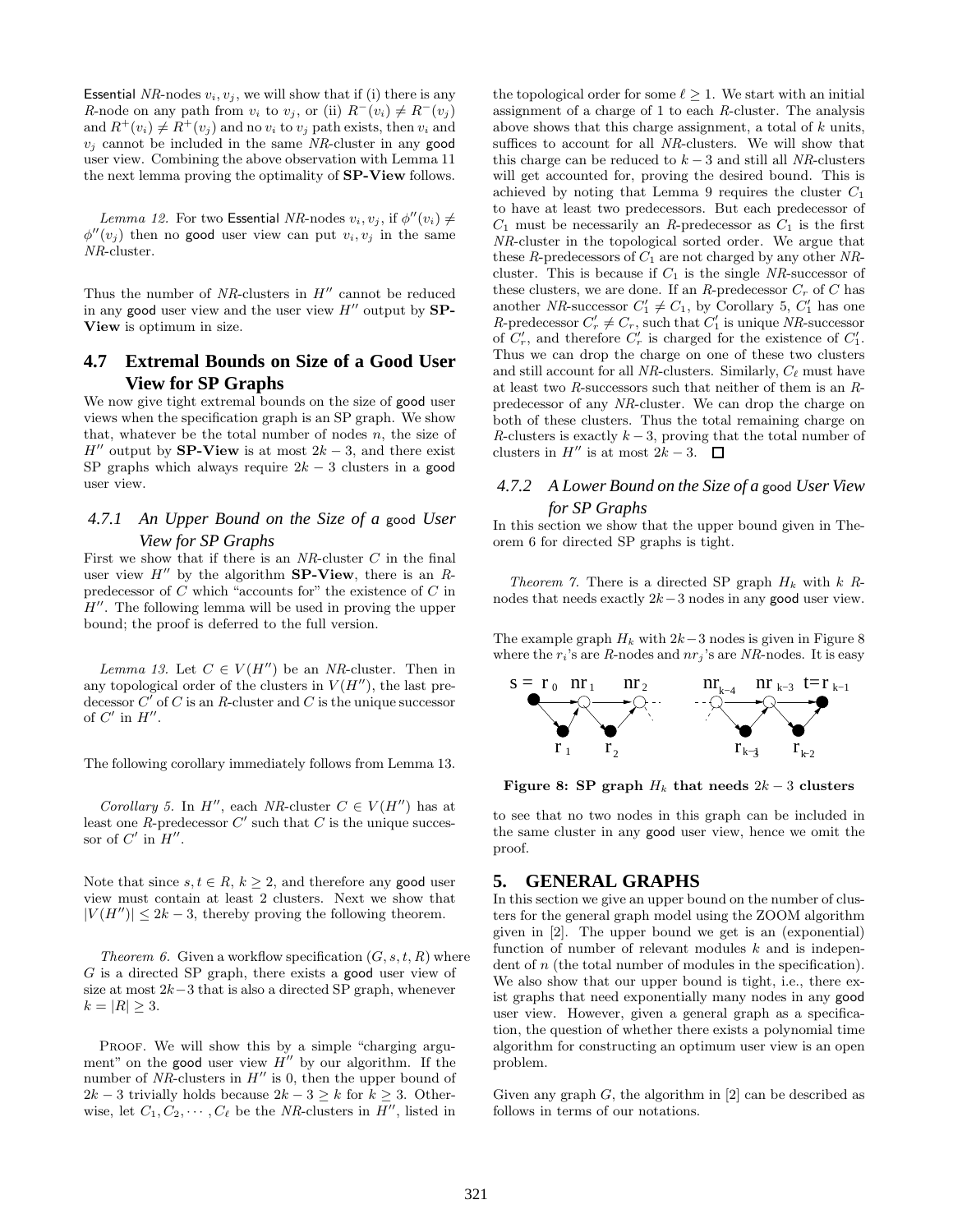- 1. If for an *NR*-node v,  $R^-(v) = \{r\}$  or  $R^+(v) = \{r\}$ , v and  $r$  are put in the same cluster.
- 2. For an *NR*-node v and an *NR*-cluster C (after Step 1), if  $R^{-}(C) = R^{-}(v)$  and  $R^{+}(C) = R^{+}(v)$ , merge C and  $v$  in the same cluster. Repeat Step 2 until no more merging is possible.
- 3. (To make the user view *minimal*) For two *NR*-clusters  $C_1$  and  $C_2$  after Step 2, let  $C = C_1 \cup C_2$ . If  $\forall v \in$  $OUT(C), R^-(v) = R^-(C)$  and  $\forall v \in IN(C), R^+(v) =$  $R^+(C)$ , merge  $C_1$  and  $C_2$  in the user view. Repeat Step 3 until no more merging is possible.

For simplicity, we also assume that *NR*-nodes can be merged with s and t.

#### **5.1 Upper bound on Size of Good User View**

The following theorem shows that for general directed graphs there exists a good user view whose size is a function of  $k$ (and not of  $n$ ); moreover, this good user view can be computed in polynomial time using the ZOOM algorithm.

*Theorem 8.* For a workflow specification  $(G, s, t, R)$ , with  $k = |R|$ , the ZOOM algorithm [2] outputs a good user view with size  $\leq (2^{k-1} - k)^2 + k$ .

PROOF. We look at the good user view output by the ZOOM algorithm on G. Since in the specification only s can have 0-indegree and only t can have 0-outdegree, for all  $NR$ -nodes in  $G$ , the R<sup>-</sup> and R<sup>+</sup> sets are non empty. Since the ZOOM algorithm merges an *NR*-node with its unique *R*-predecessor or its unique *R*-successor in Step 1, each *NR*node v which is not in a cluster with some *R*-node after Step 1 has  $|R^-(v)| \geq 2$  and  $|R^+(v)| \geq 2$ . Also note that for any *NR*-node  $v \in V(G)$ ,  $s \notin \mathsf{R}^+(v)$  and  $t \notin \mathsf{R}^-(v)$ , and therefore,  $|R^-(v)|, |R^+(v)| \leq k-1.$  Step 2 puts *NR*-nodes with the same  $R^-$  and  $R^+$  clusters in same cluster. The number of distinct pairs  $(R^-, R^+)$  such that  $2 \leq |R^-| \leq k-1$  and  $2 \leq |\mathsf{R}^+| \leq k-1$  is  $(2^{k-1}-1-(k-1))^2$ . Step 3 does further minimalization if possible. Taking into account the *R*-clusters in the user view, the total number of clusters output by the algorithm is therefore bounded by  $(2^{k-1}-1 (k-1)$ <sup>2</sup> + k.  $\Box$ 

#### **5.2 Lower bound on Size of Good User view**

We prove that the upper bound given by Theorem 8 is tight by constructing an example specification graph with k *R*nodes such that any good user view for G will have at least  $(2^{k-1} - k)^2 + k$  clusters.

*Theorem 9.* There exists a workflow specification  $(G, s, t, R)$ , with  $k = |R|$ , such that number of clusters in any good user view is exactly  $(2^{k-1} - k)^2 + k$ .

PROOF. We construct a specification as follows. Label the *R*-nodes in G as  $r_1, \dots, r_k$ , where  $r_1 = s$  and  $r_k =$ t. Let  $v_1, v_2, ..., v_N$  be the *NR*-nodes in G (the value of N will be computed later). Let  $P$  (resp.  $S$ ) be the set of all possible subsets of size  $\in [2, k-1]$  of  $\{r_1, \dots, r_{k-1}\}$  (resp.

 $\{r_2, \dots, r_k\}$ ). Now form all possible pairs  $(X, Y), X \in$  $P, Y \in S$ , and make a one-to-one assignment between the pairs  $(X, Y)$  and *NR*-nodes  $v_i$ , and create the edges such that  $\mathsf{R}^-(v_i) = X$  and  $\mathsf{R}^+(v_i) = Y$ . Note that X and Y can be same set for some  $v_i$ . As  $|P| = |S| = (2^{k-1} - 1 - (k -$ 1)) =  $(2^{k-1} - k)$  and the number of distinct pairs  $(X, Y)$ is  $(2^{k-1} - k)^2 = N$ . To make this construction a feasible workflow specification (i.e. to keep all the nodes in  $V(G)$ on some path from s to t), we also add the edges  $\{(r_1, r_i) \mid$  $2 \leq i \leq k-2$ } and  $\{(r_i, r_{k-1}) \mid 2 \leq i \leq k-2\}$  to E.

For each  $v_i$ ,  $|\mathsf{R}^{-}(v_i)| \geq 2$  and  $|\mathsf{R}^{+}(v_i)| \geq 2$  - by Corollary 1 they can not be put together in an *R*-cluster. If  $v_{i_1}, v_{i_2}, \cdots, v_{i_\ell}$  are put in the same cluster C, then each  $v_{i_j} \in \mathsf{IN}(C)$  and each  $v_{i_j} \in \mathsf{OUT}(C)$ . Since no two of the  $v_{i,j}$ s have both of  $R^-$  and  $R^+$  sets same, C is not NR-Valid and the user view would not be good (from Theorem 2). Hence the number of clusters in any good user view is  $|V(G)| = N + k = (2^{k-1} - k)^2 + k$ .

# **6. COMPARISON OF SP-VIEW AND ZOOM ON SERIES-PARALLEL GRAPHS**

First, note that [2] assumes nodes are not allowed to be merged with s or  $t$ . To model this, **SP-View** needs another step in which it finds all *NR*-nodes v such that  $R^-(v) = \{s\}$ and  $R^+(v) = \{t\}$  and puts them together in the same cluster. With this constraint, there is an example where SP-View outputs an optimum user view while the ZOOM algorithm in [2] outputs a user view which is twice the size (see Figure 9). It is not known whether or not ZOOM outputs an optimum user view for SP workflows without this constraint.



Figure 9: An example where SP-View outperforms ZOOM algorithm (when no node can be merged with  $s$  and  $t$ )

For two terminal directed SP graphs, an advantage of SP-View over the ZOOM algorithm is its running time. Even ignoring the time to compare the  $R^-$  and  $R^+$  sets of two nodes, ZOOM takes  $O(n^2)$  time, where  $n = |V(G)|$ , whereas **SP-View** takes  $O(n)$  time. Moreover, no preprocessing is needed for SP-View whereas ZOOM needs to compute the  $\mathsf{R}^-$  and  $\mathsf{R}^+$  sets for all nodes.

ZOOM may fail to output the optimum user view for general graphs, even without the requirement that no node can be merged with  $s$  or  $t$ . We can extend the example given in Figure 9 to form a DAG where ZOOM does not output an optimum user view (see Figure 10).

### **7. CONCLUSIONS**